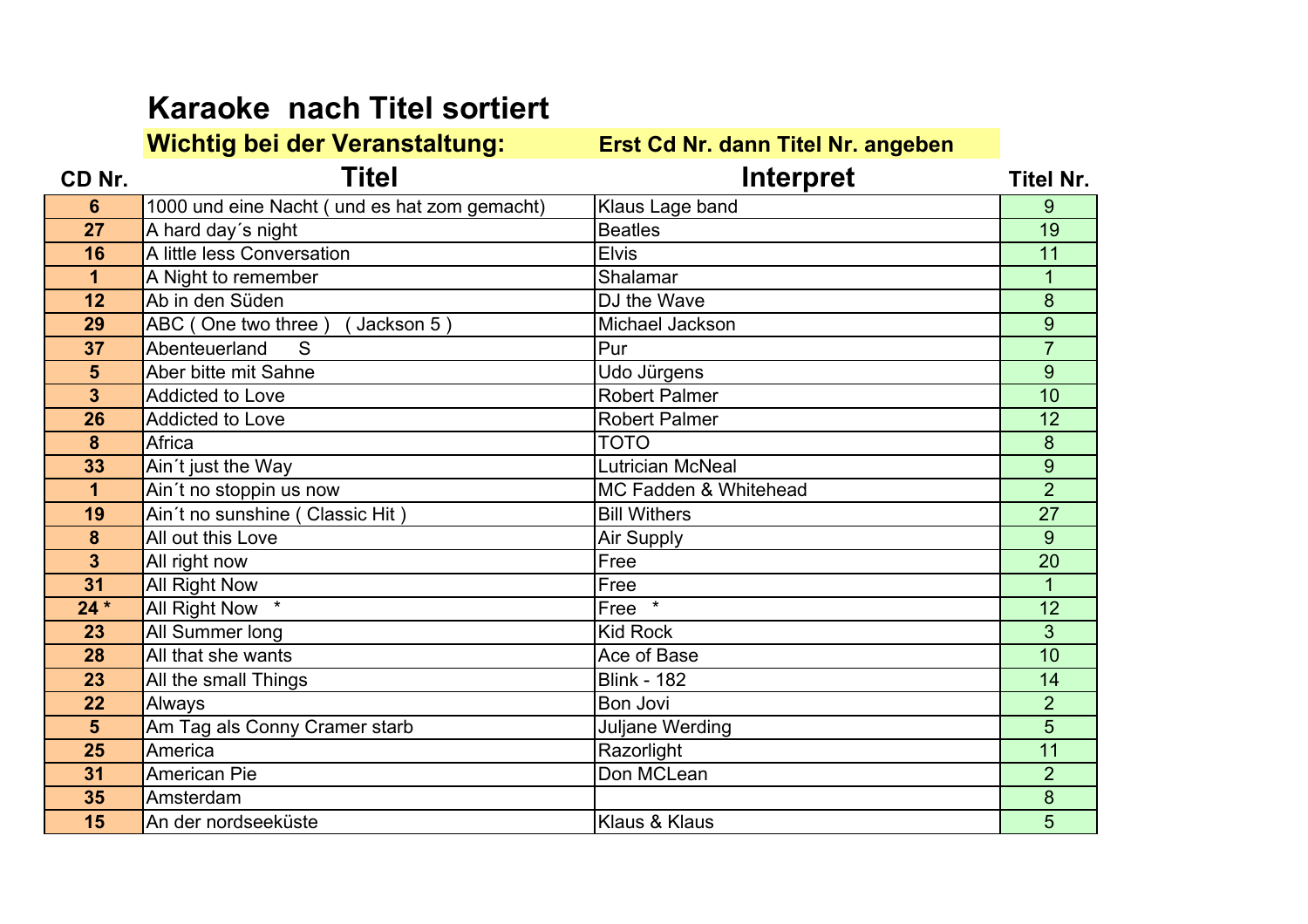| 11                      | Angels                     | <b>Robbie Williams</b>   | $\overline{1}$           |
|-------------------------|----------------------------|--------------------------|--------------------------|
| 38                      | Angles                     | <b>Robbie Williams</b>   | 10                       |
| 15                      | Anita                      | <b>Costa Cordalis</b>    | 3                        |
| 37                      | S<br>Anita                 | <b>Costa Cordalis</b>    | 6                        |
| 26                      | Another Brick in the Wall  | Pink Floyd               | 16                       |
| 36                      | Anton aus Tirol S          | D.J. Ötzi                | $\mathbf{1}$             |
| 27                      | Are you gonna go my way    | Lenny Kravitz            | 14                       |
| $\mathbf{1}$            | Attention to me            | <b>The Nolans</b>        | 3                        |
| 15                      | Augen zu und durch         | <b>Wolfgang Petry</b>    | 9                        |
| 11                      | Baby one more Time         | <b>Britney Spears</b>    | 6                        |
| 22                      | Baby one more time         | <b>Britney spears</b>    | 4                        |
| 10                      | <b>Bad Day</b>             | Daniel Powler            | 5                        |
| 23                      | Bad day                    | <b>Daniel Powter</b>     | 18                       |
| 31                      | <b>Baker Street</b>        | <b>Garry Rafferty</b>    | 3                        |
| 24                      | $\star$<br>Bat out oh Hell | Meat Loaf *              |                          |
| 23                      | <b>Beautiful Day</b>       | U <sub>2</sub>           | $\overline{\mathbf{4}}$  |
| $\overline{7}$          | Beautiful Sunday           | <b>Daniel Boone</b>      | 8                        |
| 34                      | Better the devil you know  | Kylie Minougue           | 5                        |
| 29                      | <b>Billie Jean</b>         | Michael Jackson          | $\overline{2}$           |
| 29                      | <b>Black or White</b>      | Michael Jackson          | 5                        |
| 33                      | <b>Black Velvet</b>        | <b>Alannah Myles</b>     | $\overline{7}$           |
| 1                       | Blame it on the Boogie     | The Jacksons             | $\overline{\mathcal{A}}$ |
| 26                      | Blaze of Glory *           | Bon Jovi *               | 11                       |
| 31                      | <b>Blockbuster</b>         | Sweet                    | 4                        |
| 31                      | <b>Bohemian Rapsody</b>    | Queen                    | 5                        |
| 1                       | <b>Boogie Nights</b>       | Heatwave                 | 5                        |
| $\mathbf{1}$            | Boogie Wonderland          | Earth Wind and Fire      | 6                        |
| 16                      | Boogie Wonderland          | Earth Wind and Fire      | $\overline{\mathcal{A}}$ |
| 26                      | Born in the USA            | <b>Bruce Springsteen</b> | 17                       |
| $\overline{\mathbf{3}}$ | Born to be Wild            | Steppenwolf              | 11                       |
| 17                      | Born to be Wild            | Steppenwolf              | $\overline{7}$           |
| $24*$                   | Born to be wild            | Steppenwolf              | 13                       |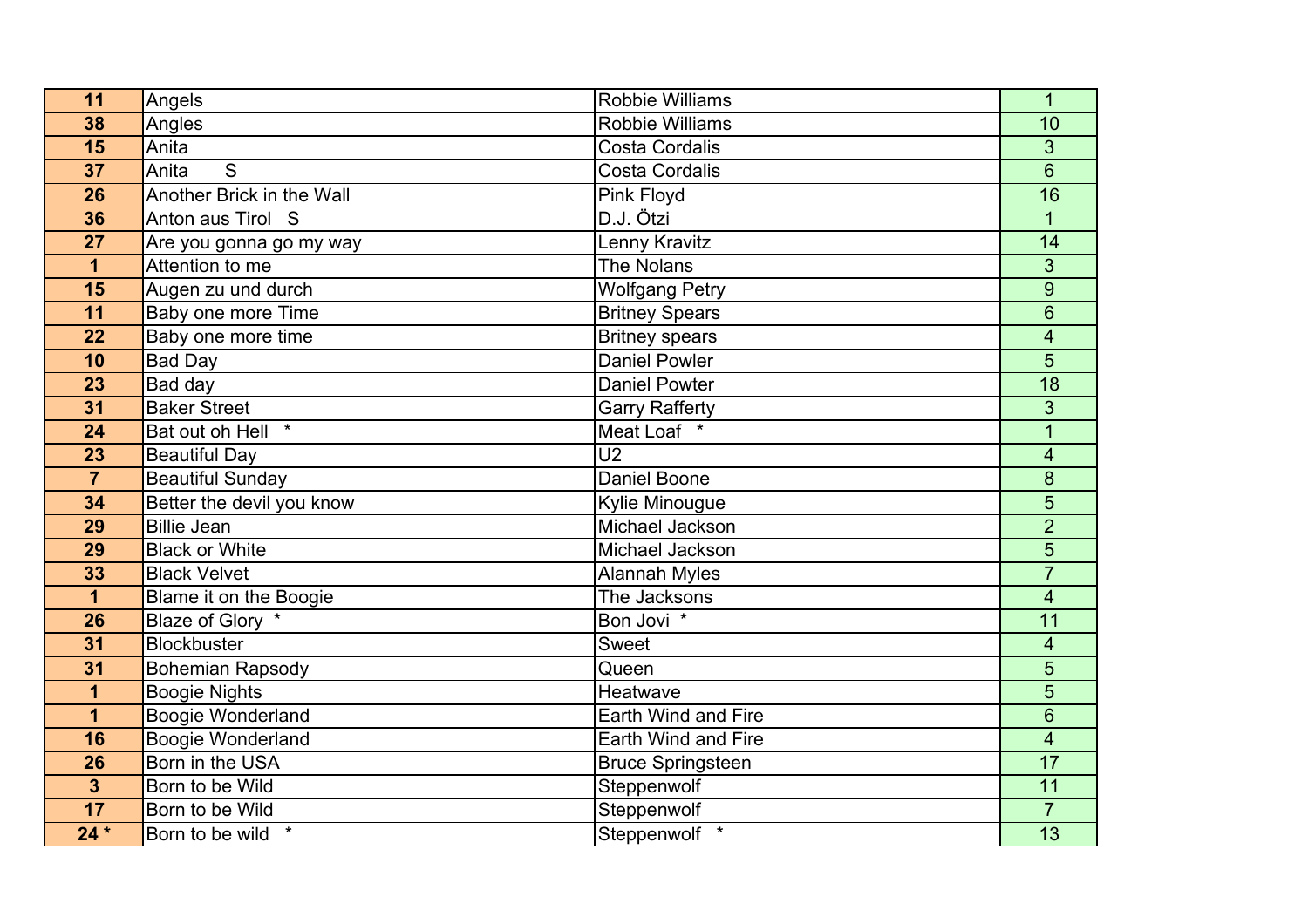| 25              | Brainstorm                            | <b>Arctic Monkeys</b>    | 5                       |
|-----------------|---------------------------------------|--------------------------|-------------------------|
| 31              | <b>Brown Sugar</b>                    | <b>Rolling Stones</b>    | 6                       |
| 23              | By the way                            | Red Hot Chilli Peppers   | $\overline{12}$         |
| $\overline{31}$ | Bye bye baby                          | <b>Bay City Rollers</b>  | $\overline{7}$          |
| 37              | Bye, Bye, Bye<br>S                    | <b>Isabell Varell</b>    | $\overline{\mathbf{4}}$ |
| 19              | California King Bed                   | Rihanna                  | $\overline{7}$          |
| 1               | Can't get by without you              | The Real Thing           | $\overline{7}$          |
| 1               | Can't get enough of your Love Baby    | <b>Barry White</b>       | 8                       |
| 34              | Can't get you out of my head          | Kylie Minougue           | $\overline{1}$          |
| $\mathbf 1$     | Can't give you anything (But my Love) | <b>The Stylistics</b>    | 9                       |
| 31              | Candle In The Wind                    | Elton John               | 8                       |
| 1               | Car Wash                              | Rose Royce               | 10                      |
| $\mathbf 1$     | Celebaration                          | Kool & The Gang          | 11                      |
| 21              | Celebration                           | Kool & The Gang          | 1                       |
| 26              | Centerfold                            | J. Geils Band            | 10                      |
| 25              | Chelsea Dagger                        | <b>The Pratellis</b>     | $\mathbf{1}$            |
| 13              | Chicago                               |                          | 14                      |
| $\overline{31}$ | Chipy Chipy Cheep Cheep               | Middle Of The Road       | 9                       |
| 28              | Cotton Eye Joe                        | Rednex                   | $\overline{2}$          |
| 23              | Country Girl                          | <b>Primal Scream</b>     | 11                      |
| 21              | <b>Country Roads</b>                  | John Denver              | $6\phantom{1}$          |
| 35              | Cowboy & Indianer                     | <b>Ofal Henning</b>      | $\overline{7}$          |
| 36              | Cowboy & Indianer<br>S                | <b>Olaf Henning</b>      | 13                      |
| 26              | Crazy Crazy Nights                    | <b>Kiss</b>              | $\overline{3}$          |
| $\mathbf{3}$    | Crazy, Crazy Nights                   | <b>Kiss</b>              | $\overline{7}$          |
| 31              | Cum On Feel The Noize                 | Slade                    | 10                      |
| 22              | Cy me a river                         | <b>Justin Timberlake</b> | 9                       |
| $\mathbf 1$     | D.I.S.C.O                             | Ottawan                  | $\overline{12}$         |
| $\mathbf 1$     | Daddy Cool                            | Boney M.                 | 13                      |
| 16              | Daddy Cool                            | Boney M.                 | 6                       |
| 27              | Dakota                                | Stereophonics            | $6\phantom{1}$          |
| 30              | Dancing in the Dark                   | <b>Bruce Springsteen</b> | 11                      |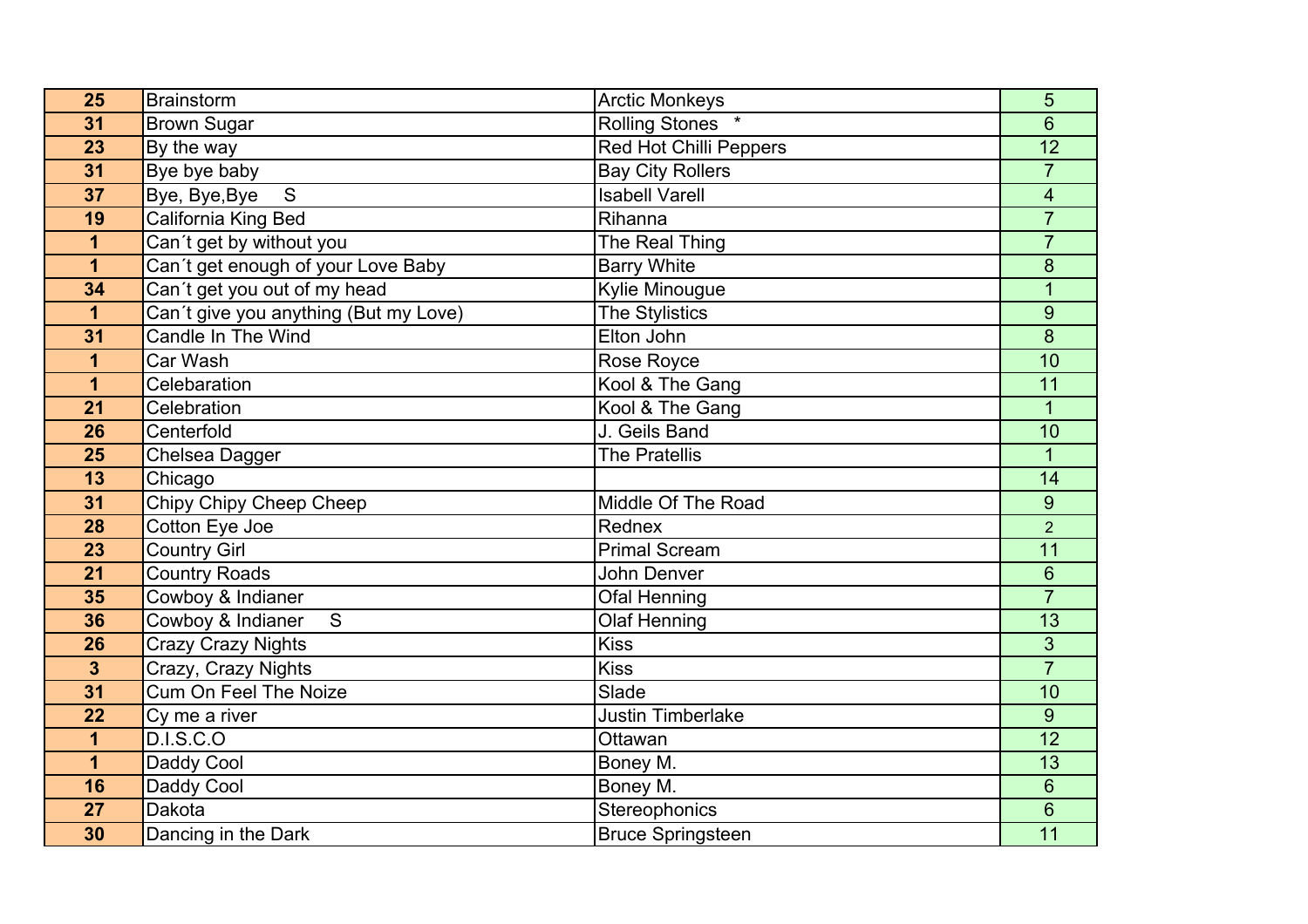| 31              | Dancing Queen                        | <b>ABBA</b>                   | 11              |
|-----------------|--------------------------------------|-------------------------------|-----------------|
| 27              | Dani California                      | <b>Red Hot Chilli Peppers</b> | 4               |
| 35              | Das rote Pferd                       | <b>Markus Becker</b>          | 5               |
| 37              | S<br>Das rote Pferd                  | <b>Markus Becker</b>          | $\overline{14}$ |
| 12              | Das Spiel                            | <b>Annett Louisan</b>         | 10              |
| 11              | Daylight in your eyes                | No Angels                     | 5               |
| 22              | Daylight in your eyes                | No Angels                     | 3               |
| 31              | December 63 (Oh what a Night)        | The Four Seasons              | $\overline{12}$ |
| 19              | Delilah (Classic Hit)                | Tom Jones                     | 28              |
| $6\phantom{1}6$ | Der goldene Reiter                   | Joachim Witt                  | 3               |
| 27              | Devil Inside                         | INXS <sup>*</sup>             | 13              |
| 15              | Die Hände zum Himmel                 | Colibris                      | $\overline{2}$  |
| 29              | Dirty Diana                          | Michael Jackson               | $\overline{7}$  |
| $\mathbf{1}$    | Disco Inferno                        | The Tramps                    | 14              |
| 23              | <b>Ditry little Secret</b>           | <b>All American Rejects</b>   | 15              |
| 25              | Do you want to                       | <b>Franz Ferdinand</b>        | 8               |
| 31              | Don't Go Breaking My Heart           | Elton John & Kiki Dee         | 13              |
| 14              | Don't leave me this way              | <b>The Communards</b>         | $\overline{4}$  |
| 25              | Don't look back in Anger             | Oasis                         | 20              |
| $24*$           | Don't stop beliving                  | Journey $\overline{X}$        | $6\phantom{1}$  |
| 31              | Don't Stop me Now                    | Queen                         | 14              |
| $\mathbf{1}$    | Don't take away the music            | <b>Tavares</b>                | 15              |
| 21              | Don't you forget about me            | Simple Minds                  | $9\,$           |
| $\overline{14}$ | Don't you want me baby               | Human League                  | $\overline{2}$  |
| 31              | Down Down                            | Status Quo *                  | 15              |
| 8               | Down Under                           | Men at Work                   | 5               |
| 31              | <b>Dreadlock Holiday</b>             | <b>10 CC</b>                  | 16              |
| 9               | Du bist mein Held                    | Francine Jordi                | 6               |
| 37              | S<br>Du bist viel zu schön           | <b>Graham Bonney</b>          | 8               |
| 12              | Du erinnerst Dich an Liebe           | Ich & Ich                     | 3               |
| 35              | Du hast den schönsten Arsch der Welt |                               | $9$             |
| 12              | Du hast mich 1000 mal belogen        | Andrea Berg                   | 5               |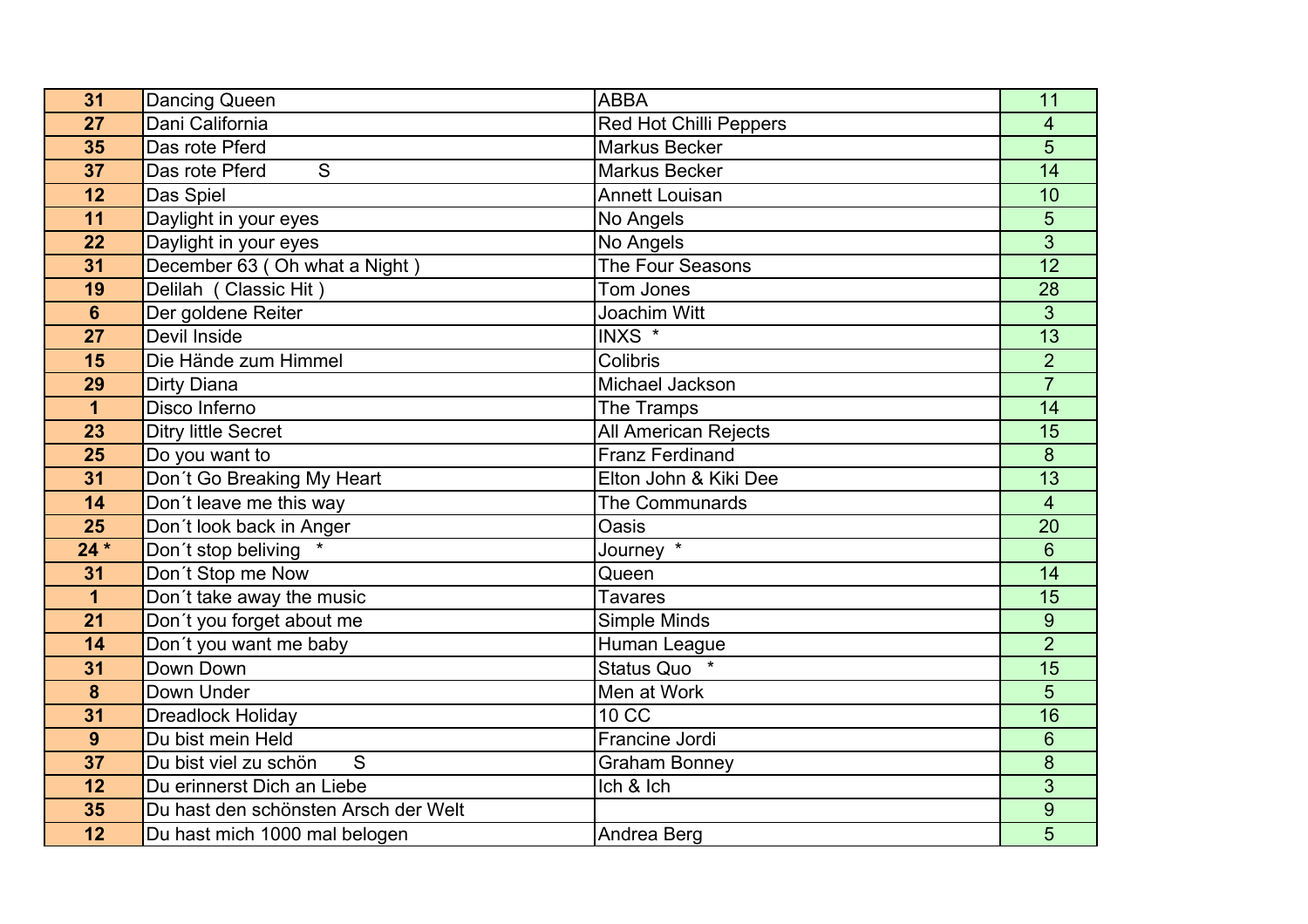| 35                      | Du hast mich 1000 mal belogen                      | Andrea Berg            | 11                       |
|-------------------------|----------------------------------------------------|------------------------|--------------------------|
| 18                      | Du kannst nicht immer 17 sein                      | <b>Chris Roberts</b>   | $\overline{7}$           |
| $5\phantom{1}$          | Ein bischen Frieden                                | Nicole                 | $\overline{\mathbf{4}}$  |
| 18                      | Ein bischen Spaß muß sein                          | Roberto Blanco         | 10                       |
| 37                      | Ein bisschen Spaß muß sein<br>S                    | Roberto Blanco         | 11                       |
| 37                      | $\overline{S}$<br>Ein Stern der deinen Namen trägt | Nik. P.                | $\overline{2}$           |
| 18                      | Eine neue Liebe ist wie ein neues Leben            | Jürgen Marcus          | $\overline{9}$           |
| 35                      | Eisgekühlter Bonnerlunder                          | Die Toten Hosen        | 12                       |
| 12                      | Emanuela                                           | <b>Fettes Brot</b>     | $\overline{2}$           |
| $6\phantom{1}$          | Er gehört zu mir                                   | Marianne Rosenberg     | $\overline{\mathbf{4}}$  |
| 34                      | Especially for you                                 | Kylie Minougue         | 3                        |
| 25                      | Ever Fallen in Love (With someone you shouldn't)   | <b>Buzzcoocks</b>      | 16                       |
| 38                      | Evergreen                                          | <b>Will Young</b>      | $\overline{2}$           |
| 19                      | Every teardrop is a waterfall                      | Coldplay               | 9                        |
| $\mathbf{1}$            | <b>Everybody Dance</b>                             | Chic                   | $\overline{16}$          |
| $\overline{\mathbf{3}}$ | Eye of the Tiger                                   | Survoivor              | 15                       |
| 17                      | Eye of the Tiger                                   | Survoivor              | $6\phantom{1}$           |
| 30                      | Eye of the Tiger                                   | Survivor               | $\overline{2}$           |
| 26                      | Eye of the Tiger *                                 | Survoivor <sup>*</sup> | $\overline{\mathbf{4}}$  |
| 14                      | F**K (I don't want you back)                       | Eamon                  | 10                       |
| 10                      | Father and son                                     | Ronan Keating          | 3                        |
| 22                      | Feel                                               | <b>Robbie Williams</b> | $\overline{1}$           |
| 11                      | Feel                                               | <b>Robbie Williams</b> | 8                        |
| $\mathbf 1$             | Feel's like i'm in Love                            | <b>Kelly Marie</b>     | 17                       |
| 37                      | Fiesta Mexicana<br>S                               | <b>Rex Gildo</b>       | 13                       |
| 21                      | Finaly                                             | <b>CECE Peniston</b>   | $\overline{7}$           |
| 35                      | Finger im Po - Mexico                              | <b>Micky Krause</b>    | $\overline{\mathcal{A}}$ |
| 23                      | Fix you                                            | Coldplay               | 19                       |
| 36                      | Fliegerlied<br>S                                   | <b>Tim Toupet</b>      | $\overline{7}$           |
| 38                      | Fool Again                                         | Westlife               | $\overline{\mathbf{4}}$  |
| $24*$                   | Fool for your Loving<br>$\star$                    | Whitesnake<br>$\star$  | 17                       |
| 26                      | <b>Fools Gold</b>                                  | <b>The Stone Roses</b> | 19                       |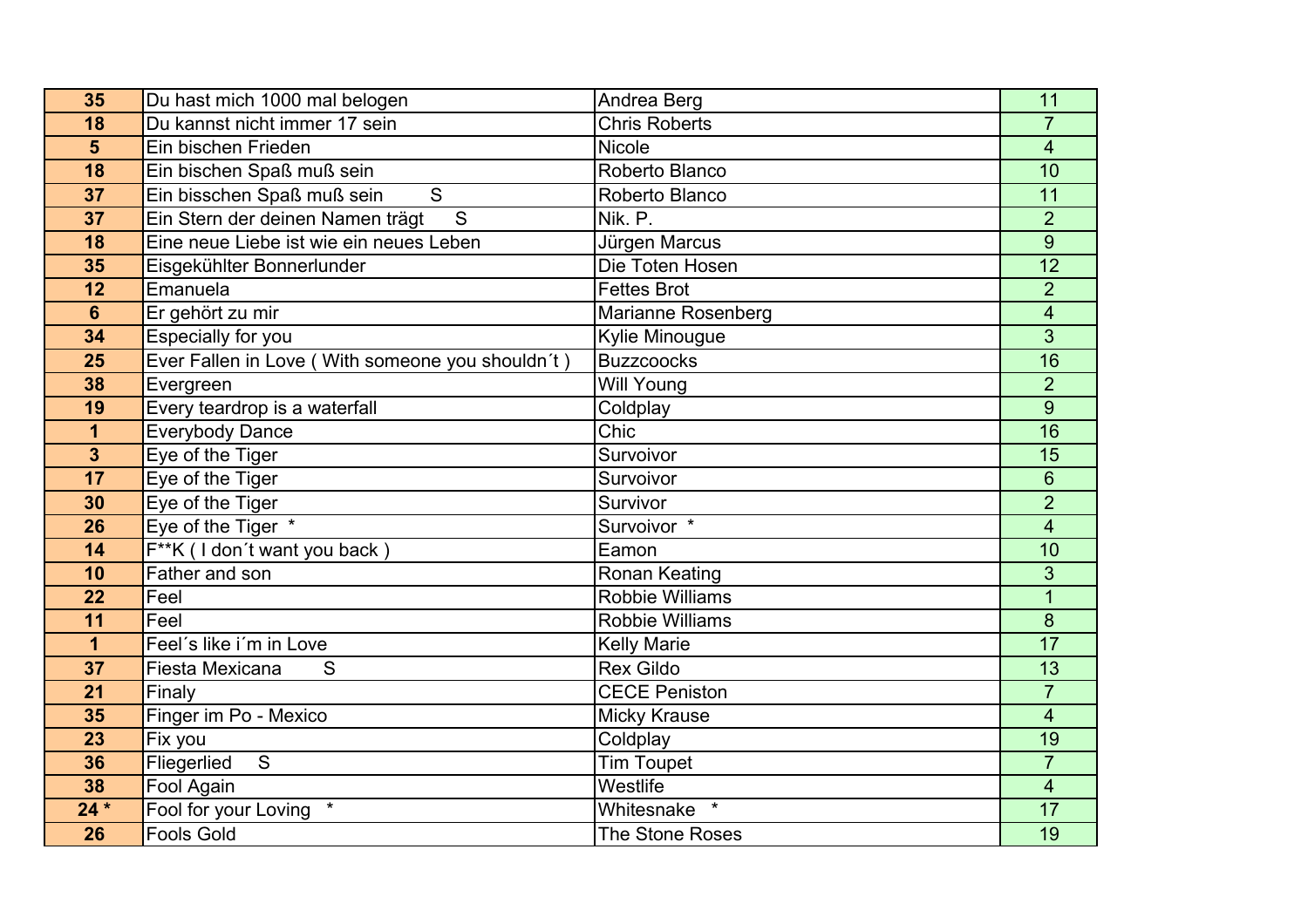| 18                      | Frei und abgebrannt (How could this go wrong) | Benny                | 3                       |
|-------------------------|-----------------------------------------------|----------------------|-------------------------|
| 11                      | From Sarah with love                          | Sarah Connor         | 10                      |
| 9                       | Für jeden der einsam ist                      | Semino Rossi         | 4                       |
| 12                      | Geile Zeit                                    | Juli                 | $6\phantom{1}$          |
| 31                      | <b>Get IT ON</b>                              | T.Rex                | 17                      |
| 11                      | Get the Party started                         | Pink                 | $\overline{7}$          |
| 22                      | Get the Party started                         | Pink                 | 10                      |
| 26                      | Gimme all your Lovin *                        | ZZ TOP *             | 8                       |
| 16                      | Girls just wanna have fun                     | <b>Cindy Lauper</b>  | 10                      |
| 33                      | Girls just wanna have fun                     | Cyndi Lauper         | 12                      |
| 19                      | Give me everything (Tonight)                  | Pitbull              | 1                       |
| 34                      | Give me just a little more time               | Kylie Minougue       | $\overline{7}$          |
| 4                       | Go West                                       | Pet Shop Boys        | 6                       |
| 1                       | Going Back to my Roots                        | Odyssey              | 18                      |
| 31                      | Gonna Make You A Star                         | David Essex          | 18                      |
| 19                      | <b>Good Life</b>                              | One Republik         | 6                       |
| 1                       | <b>Good Times</b>                             | Chic                 | 19                      |
| 9                       | Goodbye Michelle                              | <b>Michelle</b>      | $\overline{7}$          |
| 37                      | Griechischer Wein<br>S                        | Udo Jürgens          | 5                       |
| 36                      | Hallo Guten Morgen Deutschland<br>S           | <b>Tom Astor</b>     | $\overline{2}$          |
| 36                      | Hände zum Himmel<br>S                         | Kolibris             | 14                      |
| 34                      | Hands on your heart                           | Kylie Minougue       | 6                       |
| $\mathbf{1}$            | Hands up (Give me your Heart)                 | Ottawan              | 20                      |
| 13                      | Hang on sloopy                                | MC Coys              | 12                      |
| $24*$                   | Hard to Handle *                              | The Black Crowes     | 14                      |
| 13                      | Have i told you lately                        | <b>Rod Steward</b>   | 20                      |
| 38                      | Have you ever                                 | S Club 7             | 3                       |
| $\overline{\mathbf{1}}$ | He's the Greatest Dancer                      | <b>Sister Sledge</b> | $\overline{21}$         |
| 21                      | Heal the world                                | Michael Jackson      | $\overline{\mathbf{4}}$ |
| 29                      | Heal the world                                | Michael Jackson      |                         |
| $\overline{7}$          | Heart of glass                                | <b>Blondie</b>       | $\overline{7}$          |
| $\overline{\mathbf{1}}$ | Heaven mußt been missing an Angel             | <b>Tavares</b>       | $\overline{22}$         |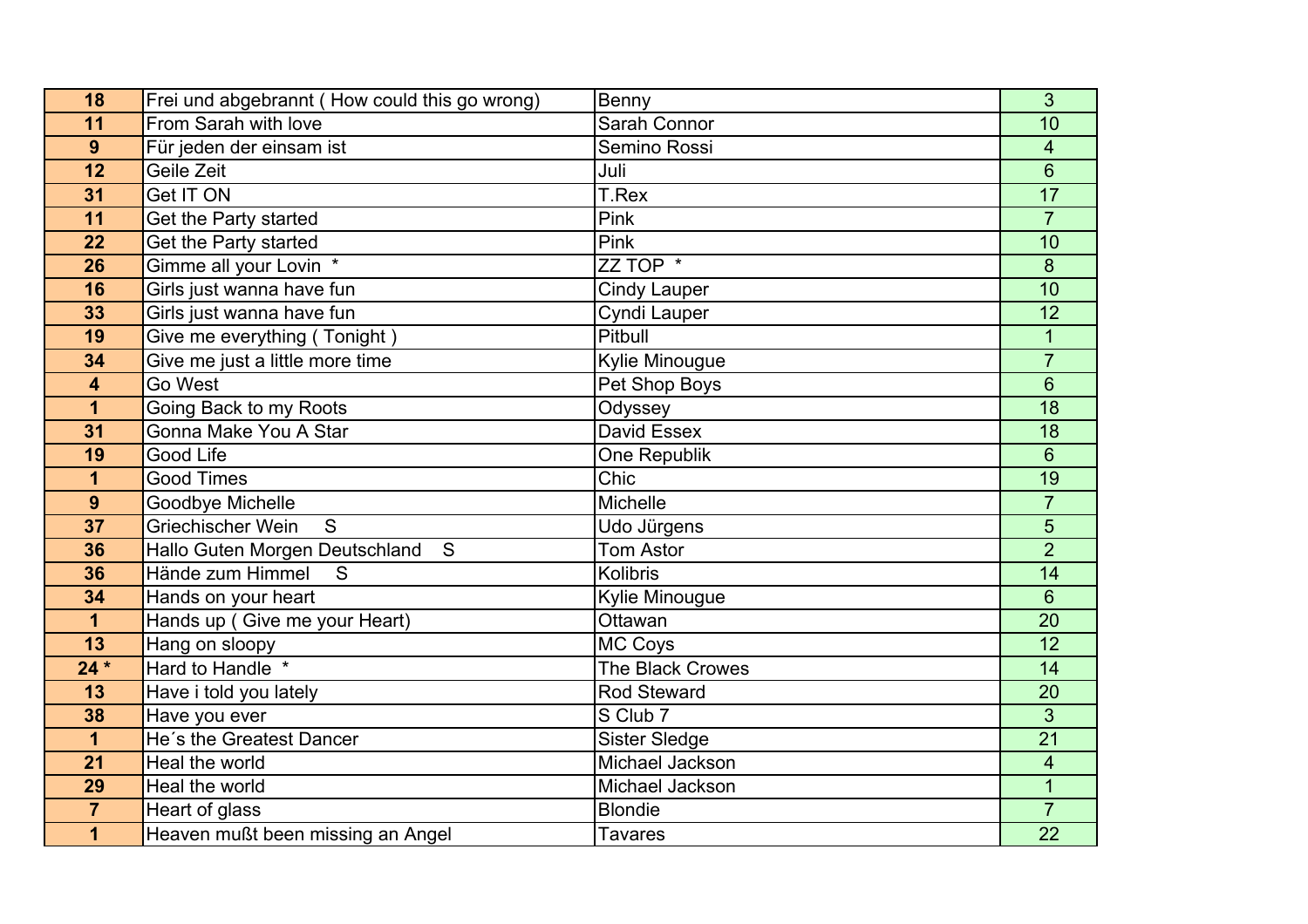| 21                      | Hello (is it me)                     | <b>Lionel Richie</b>       | 10                      |
|-------------------------|--------------------------------------|----------------------------|-------------------------|
| 5                       | Hello again                          | <b>Howard Carpendale</b>   | 10                      |
| 17                      | Here i go again                      | Whitesnake                 | 10                      |
| 30                      | Here i go again                      | Whitesnake                 | $\overline{7}$          |
| 33                      | Hero                                 | <b>Mariah Carey</b>        | 10                      |
| 38                      | Hero                                 | Enrique Iglesias           | 5                       |
| 36                      | $\overline{S}$<br>Herzilein          | Wildecker Herzbuben        | $\overline{11}$         |
| 37                      | S<br>Hey Amigo Charlie Brown         | Benny                      | 12                      |
| 15                      | <b>Hey Baby</b>                      | DJ Ötzi                    | $\mathbf{1}$            |
| 35                      | Hey wir wollen die Eisbären sehen    |                            | $\overline{2}$          |
| 14                      | Hier in der Kneipe                   | Marius Müller Westernhagen | 8                       |
| 8                       | <b>High Energy</b>                   | <b>Evelin Thomas</b>       | 3                       |
| $24*$                   | $\star$<br><b>Highway to Hell</b>    | $ACDC$ $*$                 | $\overline{\mathbf{4}}$ |
| 30                      | Highway to Hell *                    | <b>ACDC</b>                | 4                       |
| 12                      | Hoch und höher                       | <b>Peter Maffay</b>        | $\overline{9}$          |
| $\overline{\mathbf{3}}$ | Hold the Line                        | <b>TOTO</b>                | $\overline{12}$         |
| 17                      | Hold the Line                        | <b>TOTO</b>                | $\mathbf{1}$            |
| 26                      | Hold the Line                        | TOTO <sup>*</sup>          | $\overline{5}$          |
| $\overline{3}$          | Holding out for a Hero               | <b>Bonny Tyler</b>         | 14                      |
| 27                      | Holiday                              | <b>Green Day</b>           | 12                      |
| 14                      | Holzmichel                           | Holzmichel                 | 12                      |
| 36                      | S<br>Hörst du die Regenwürmer husten | <b>Markus Becker</b>       | $\overline{4}$          |
| $\mathbf 1$             | <b>Hot Stuff</b>                     | Donna Summer               | 23                      |
| 31                      | <b>Hot Stuff</b>                     | Donna Summer               | $\overline{19}$         |
| 31                      | <b>Hotel California</b>              | Eagles                     | 20                      |
| 33                      | How Do i Live                        | <b>LeAnn Rimes</b>         | 8                       |
| 27                      | How to save a life                   | Fray                       | 5                       |
| 27                      | How you remind me                    | Nickelback                 | 8                       |
| 22                      | 'gonna getcha good                   | Shanaia Twain              | $6\phantom{1}$          |
| 1                       | I Am What I Am                       | Gloria Gaynor              | 24                      |
| $24*$                   | belive in a thing called Love *      | The Darkness               | 15                      |
| $\overline{23}$         | bet you look good on the dancefloor  | <b>Artic Monkeys</b>       | 5                       |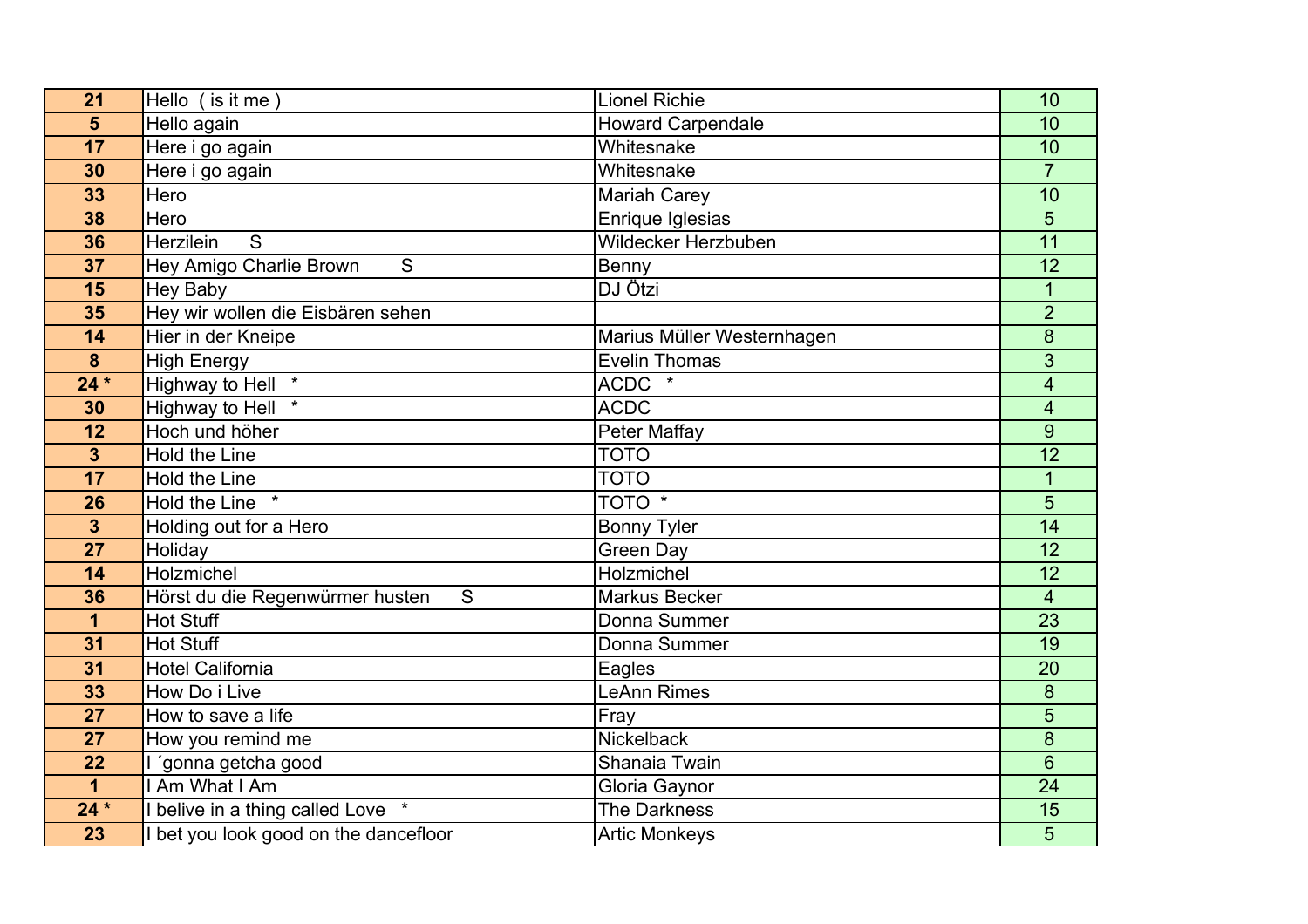| $\mathbf 1$     | I can make you feel good         | Shalamar                               | 25                      |
|-----------------|----------------------------------|----------------------------------------|-------------------------|
| 31              | Don't Like Mondays               | <b>Boom Town Rats</b>                  | 21                      |
| 27              | I don't want to miss a thing     | Aerosmith                              | $\overline{1}$          |
| 1               | Feel Love                        | Donna Summer                           | 26                      |
| 13              | I got you babe                   | Sonny & Cher                           | 10                      |
| 22              | I just called to say i love you  | <b>Stevie Wunder</b>                   | 5                       |
| $\overline{1}$  | I Love to Love                   | <b>Tina Charles</b>                    | $\overline{27}$         |
| 31              | I Love To Love                   | <b>Tina Charles</b>                    | 22                      |
| 19              | I need a Dollar                  | Aloe Blacc                             | 20                      |
| 23              | I predict a riot                 | <b>Kaiser Chiefs</b>                   | $\overline{9}$          |
| 13              | shot the sheriff                 | Eric Clapton                           | 8                       |
| 34              | should be so lucky               | Kylie Minougue                         | $\overline{2}$          |
| $\overline{13}$ | I swear                          | All 4 One                              | $\overline{7}$          |
| $\overline{3}$  | I want to know what Love is      | Foreigner                              | 5                       |
| $\overline{26}$ | I want to know what Love is *    | Foreigner *                            | $\overline{14}$         |
| 1               | I want you Back                  | The Jackson Five                       | 28                      |
| 31              | Want You Back                    | The Jackson Five                       | 23                      |
| 1               | I want your Love                 | Chic                                   | 29                      |
| $\overline{1}$  | I will Survive                   | Gloria Gaynor                          | 30                      |
| 16              | I will Survive                   | Gloria Gaynor                          | $\overline{7}$          |
| 20              | I will Survive                   | Gloria Gaynor                          | $6\phantom{1}$          |
| 31              | I Will Survive                   | Gloria Gaynor                          | 24                      |
| 27              | I'm a beliver                    | <b>EMF &amp; Reeves &amp; Mortimer</b> | 16                      |
| $\overline{2}$  | I'm in the mood for Dancing      | <b>The Nolans</b>                      | $\overline{1}$          |
| $\overline{7}$  | I'm on Fire                      | 5000 Volts                             | 6                       |
| 13              | I'm si excited                   | <b>Pointer Sisters</b>                 | 13                      |
| 28              | I've been thinking about you     | <b>London Beat</b>                     | $\overline{7}$          |
| 37              | Ich bin ein Döner<br>S           | <b>Tim Toupet</b>                      | 10                      |
| 9               | Ich bin verrückt vor Glück       | Die Palldauer                          | 8                       |
| 10              | Ich lebe                         | Christina Stürmer                      | $\overline{\mathbf{4}}$ |
| 9               | Ich war heute den Sternen nah    | Amigos                                 | 11                      |
| $\overline{18}$ | Ich war noch niemals in New York | Udo Jürgens                            | $\overline{1}$          |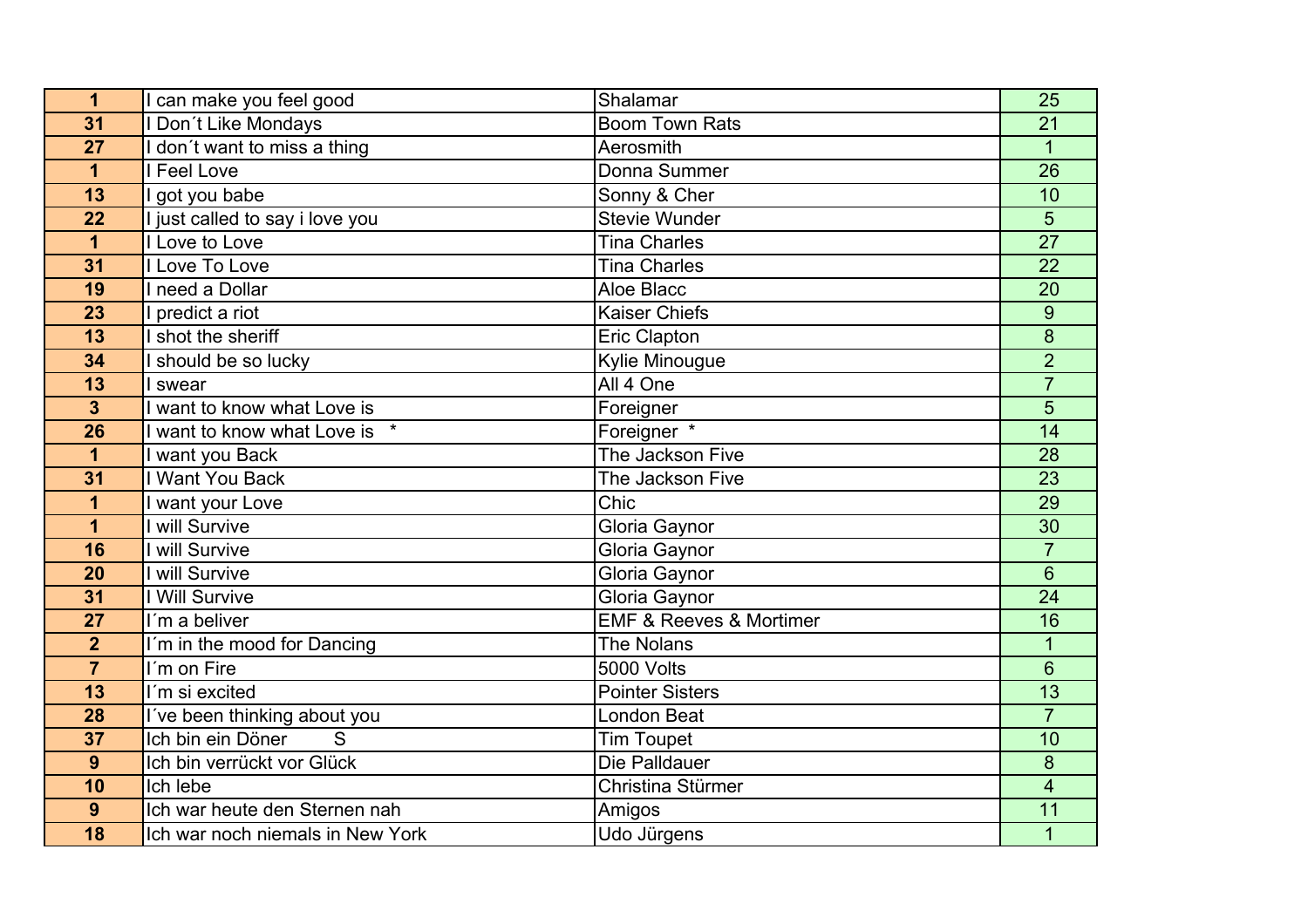| 9                       | Ich will immer wieder dieses Fieber spürn | <b>Helene Fischer</b>    | 10                       |
|-------------------------|-------------------------------------------|--------------------------|--------------------------|
| 35                      | Ich will Spaß                             | <b>Marcus</b>            | 10                       |
| $\overline{2}$          | If I can't have You                       | <b>Yvonne Ellmann</b>    | $\overline{2}$           |
| 33                      | If i could turn back Time                 | Cher                     | 11                       |
| 22                      | If tomorrow never comes                   | Ronan Keating            | $\overline{7}$           |
| 38                      | If tomorrow never comes                   | <b>Ronan Keating</b>     | 9                        |
| 38                      | If you come back                          | <b>Blue</b>              | 8                        |
| $\overline{\mathbf{3}}$ | If you leave me now                       | Chicago                  | 18                       |
| 27                      | In the shaddows                           | The Rasmus *             | $\overline{7}$           |
| $\overline{7}$          | In the Summertime                         | Mungo Jerry              | $\overline{2}$           |
| 10                      | Incomplete                                | <b>Back Street Boys</b>  | 6                        |
| 33                      | Ironic                                    | <b>Alanis Morissette</b> | 5                        |
| $\overline{25}$         | Is it any wonder                          | Keane                    | $\overline{13}$          |
| 31                      | Is This The Way To Amarillo               | <b>Tony Christie</b>     | 25                       |
| 14                      | It started with a kiss                    | <b>Hot Chocolate</b>     | 6                        |
| 35                      | It's Cool Man                             | <b>Remix 2010</b>        | $\overline{1}$           |
| 28                      | It's my Life                              | Dr. Alban                | 5                        |
| 16                      | It's raining men                          | <b>Weather Girls</b>     | $\overline{5}$           |
| 20                      | It's raining men                          | <b>Weather Girls</b>     | 5                        |
| 27                      | Jailhouse rock                            | Elvis <sup>*</sup>       | 20                       |
| 37                      | Jan Pillemann Otze<br>S                   | <b>Micky Krause</b>      | 9                        |
| 34                      | Je ne sais pas pourquoi                   | Kylie Minougue           | 8                        |
| $5\phantom{1}$          | Jeanny                                    | Falco                    | $\overline{7}$           |
| 27                      | Jerk it out                               | Caesars                  | 9                        |
| 17                      | Jessi's Girl                              | <b>Rick Springfield</b>  | 8                        |
| $\overline{2}$          | <b>Jive Talkin</b>                        | <b>Bee Gees</b>          | 3                        |
| 36                      | Joana<br>S                                | <b>Peter Wackel</b>      | 10                       |
| $\overline{\mathbf{3}}$ | Jump                                      | Van Halen                | 13                       |
| 26                      | Jump *                                    | Van Halen                | 6                        |
| 10                      | Just for you                              | <b>Lionel Richie</b>     | $\overline{2}$           |
| 31                      | Kissin In The Back Row Of The Moovies     | <b>The Drifters</b>      | 26                       |
| $\overline{2}$          | Knock on wood                             | Ami Steward              | $\overline{\mathcal{A}}$ |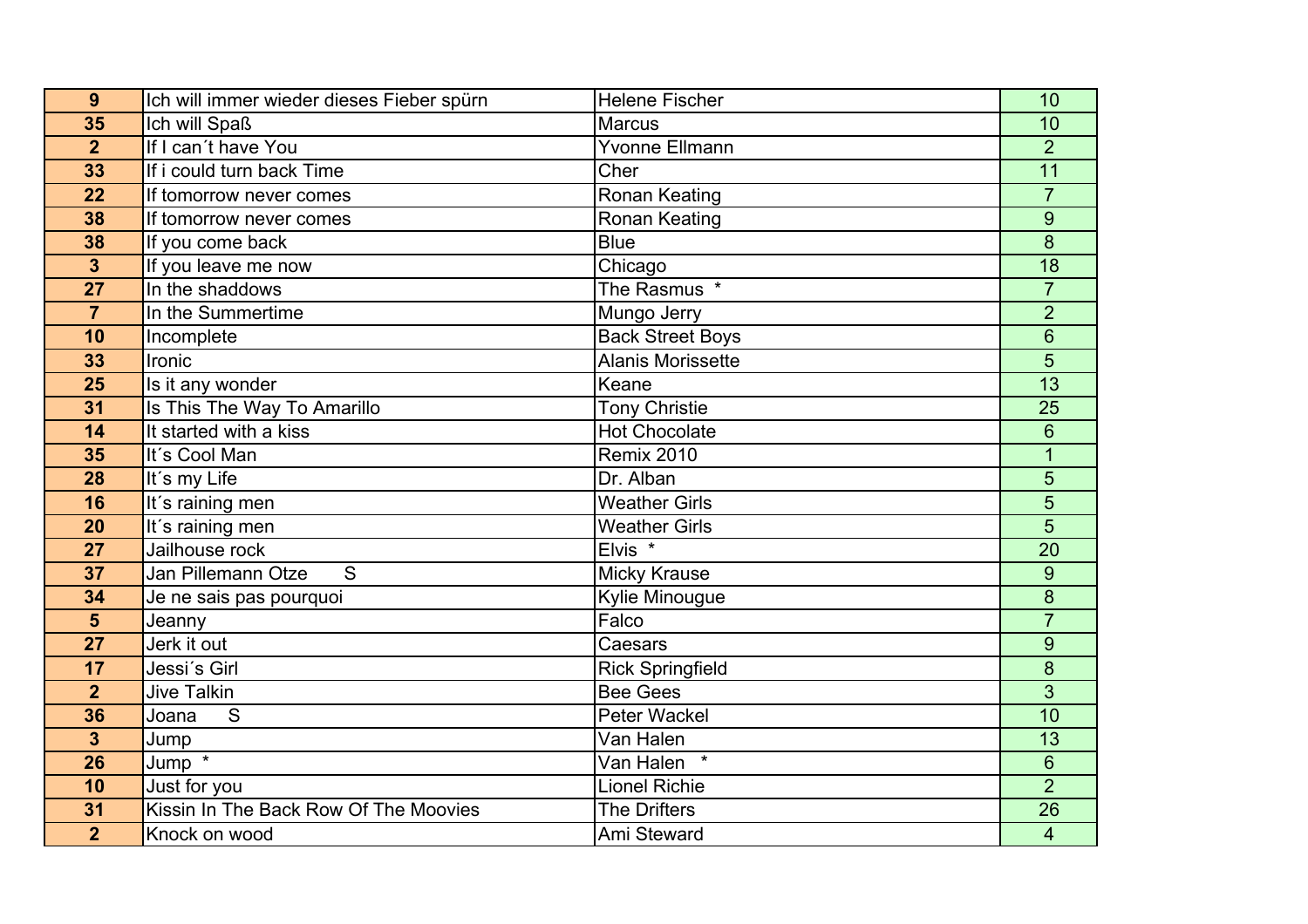| 31                      | <b>Knock Three Times</b>            | Dawn                     | 27                      |
|-------------------------|-------------------------------------|--------------------------|-------------------------|
| $\overline{2}$          | Kung Fu Fighting                    | <b>Carl Douglas</b>      | 5                       |
| 16                      | Kung fu fighting                    | Carl Douglas             | 3                       |
| 31                      | Kung Fu Fighting                    | <b>Carl Douglas</b>      | $\overline{28}$         |
| 9                       | Küss mich, halt mich, lieb mich     | Ella Endlich             | $\mathbf{1}$            |
| 13                      | Lady in red                         | Chris de Burgh           | 5                       |
| 16                      | Lady Marmelade                      | Labelle                  | 8                       |
| 19                      | Last Friday Night                   | <b>Katy Perry</b>        | $\overline{2}$          |
| $\overline{2}$          | Lasy Marmelade                      | Labelle                  | 6                       |
| $\overline{7}$          | Lay back in the arms of someone     | Somokie                  | 5                       |
| $24*$                   | Layla *                             | Eric Clapton             | 19                      |
| $\overline{2}$          | Le Freak                            | Chic                     | $\overline{7}$          |
| 29                      | Leave me alone                      | Michael Jackson          | 10                      |
| 14                      | Left outside alone                  | Anastacia                | 11                      |
| 28                      | <b>Lemon Tree</b>                   | <b>Fools Garden</b>      | $\delta$                |
| 31                      | Let's Stick Together                | <b>Bryan Ferry</b>       | 29                      |
| $5\phantom{1}$          | Lieb mich ein letztes Mal           | <b>Roland Kaiser</b>     | 3                       |
| 12                      | Liebe ist alles                     | Rosenstolz               | $\overline{\mathbf{4}}$ |
| 33                      | Like a Prayer                       | Madonna                  | 6                       |
| 13                      | Like a rolling stone                | <b>Bob Dylan</b>         | $\overline{18}$         |
| $24*$                   | Livin on a Prayer *                 | Bon Jovi *               | 11                      |
| 30                      | Livin'on an Prayer                  | Bon Jovi                 | 6                       |
| $\overline{7}$          | Living next door to Alice           | Smokie                   | 11                      |
| 31                      | <b>Living Next Door To Alice</b>    | Smokie                   | 30                      |
| $\overline{\mathbf{3}}$ | Living on an Prayer                 | Bon Jovi                 | $\mathbf{1}$            |
| 17                      | Locomitive Breath                   | Jethro Tull              | 9                       |
| 21                      | Losing my Religion                  | <b>REM</b>               | 5                       |
| 25                      | Losong my Religion                  | R.E.M.                   | 14                      |
| $\overline{\mathbf{2}}$ | Lost in Music                       | <b>Sister Sledge</b>     | $\bf 8$                 |
| 20                      | Love at first sight                 | Kylie Minougue           | 8                       |
| 4                       | Love Generation                     | <b>Bob Sinclair</b>      | $\boldsymbol{8}$        |
| 32                      | Love Grows (Where My Rosemary Goes) | <b>Edison Lighthouse</b> | $\overline{1}$          |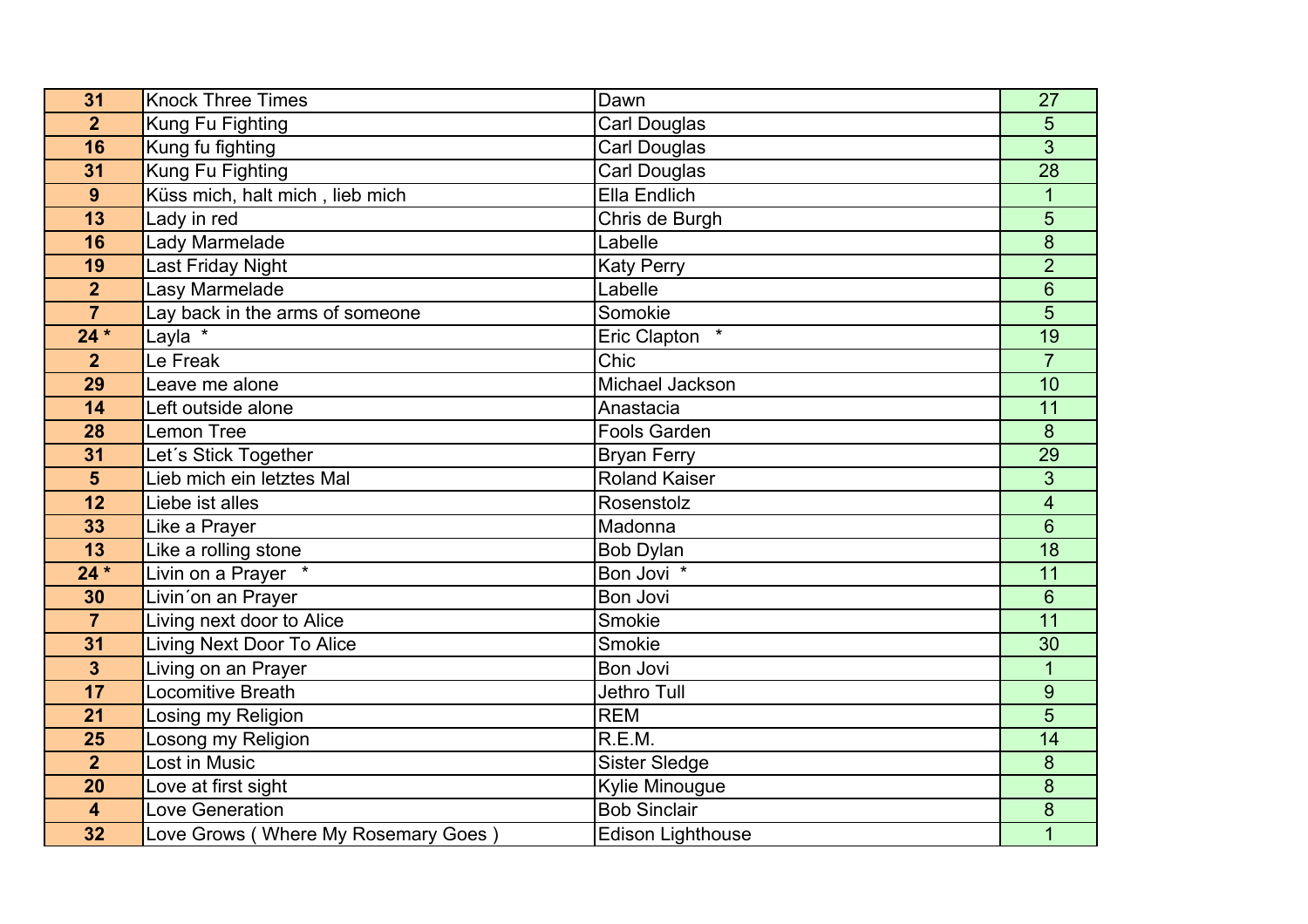| 38                      | Love is all around                              | Westlife                                | $\overline{7}$          |
|-------------------------|-------------------------------------------------|-----------------------------------------|-------------------------|
| 32                      | Love Is In The Air                              | John Paul Young                         | $\overline{2}$          |
| 32                      | Love Really Hurts Without You                   | <b>Billy Ocean</b>                      | 3                       |
| $\overline{13}$         | Maby he'll notice her now                       |                                         | $\overline{6}$          |
| 28                      | Macarena                                        | Los del Rio                             | $\overline{\mathbf{4}}$ |
| 32                      | Maggie May                                      | <b>Ros Steward</b>                      | $\overline{\mathbf{4}}$ |
| 36                      | Major Tom<br>S                                  | <b>Peter Schilling</b>                  | $6\phantom{1}$          |
| 32                      | Make Me Smile ( Come Up And See Me )            | <b>Steve Harley &amp; Cockney Rebel</b> | 5                       |
| 32                      | Mama Mia                                        | <b>ABBA</b>                             | 6                       |
| 20                      | Mamba Nr. 5                                     | Lou Bega                                | $\overline{9}$          |
| 28                      | Mambo No 5                                      | Lou Bega                                | $\overline{1}$          |
| $6\phantom{1}$          | Mamor, Stein und Eisen bricht                   | Drafi Deutscher                         | 5                       |
| 15                      | Mamor, Stein und Eisen bricht                   | <b>Drafi Deutscher</b>                  | 4                       |
| 18                      | Mamor, Stein und Eisen bricht                   | <b>Drafi Deutscher</b>                  | 5                       |
| 37                      | Mamor, Stein und Eisen bricht<br>$\overline{S}$ | Drafi Deutscher                         | $\overline{1}$          |
| 19                      | Man down                                        | Rihanna                                 | 16                      |
| $6\phantom{1}$          | Männer                                          | Herbert Grönemayer                      | 10                      |
| 18                      | Marleen                                         | Marianne Rosenberg                      | $\overline{4}$          |
| 9                       | Mein Herz läßt Dich nie allein                  | Claudia Jung                            | 3                       |
| 10                      | Missunderstood                                  | <b>Robbie Williams</b>                  | 10                      |
| 28                      | Mmmm, Mmmm, Mmmm, Mmmm                          |                                         | 9                       |
| $\overline{\mathbf{3}}$ | Money for nothing                               | <b>Dire Straits</b>                     | 19                      |
| 26                      | Money for nothing                               | <b>Dire Straits</b>                     | 13                      |
| 19                      | Mooves like Jagger                              | Maroon 5 feat. Christina Aguilera       | 3                       |
| $\overline{2}$          | More More More                                  | <b>Andrea True Connection</b>           | 9                       |
| $\overline{\mathbf{3}}$ | More than a feeling                             | <b>Boston</b>                           | $\overline{2}$          |
| $24*$                   | More than a feeling *                           | Boston *                                | 5                       |
| $\overline{2}$          | More Than a Woman                               | <b>Tavares</b>                          | 10                      |
| 19                      | Mr. Know it all                                 | <b>Kelly Clarkson</b>                   | 10                      |
| 13                      | Mr. Sandman                                     |                                         | $\overline{15}$         |
| 19                      | Mr. Saxobeat                                    | Alexandra Stan                          | 11                      |
| 32                      | Mull Of Kintyre                                 | Wings                                   | $\overline{7}$          |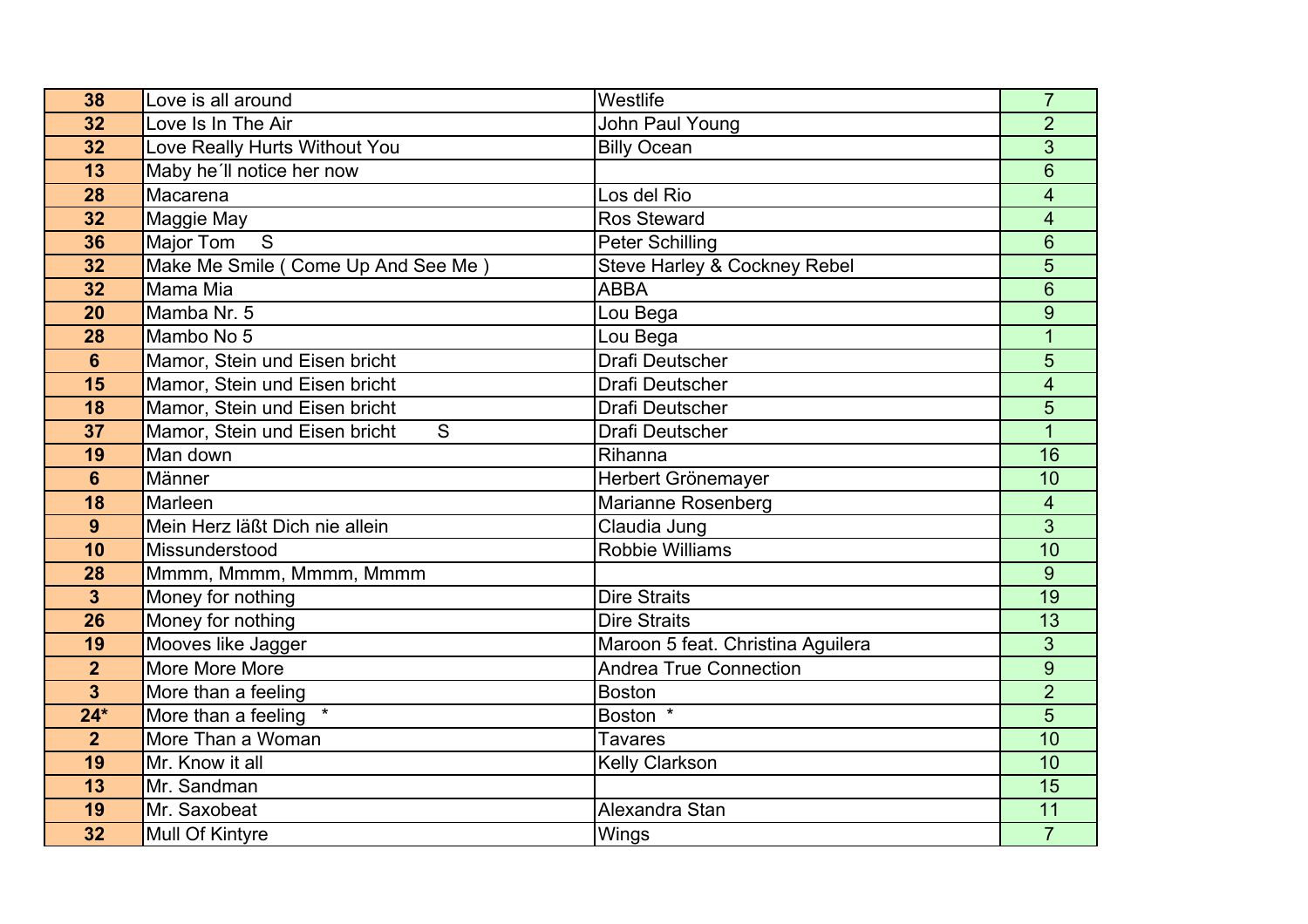| 32                      | My Choo-Ca-Choo                             | <b>Alvin Stardust</b>          | 8               |
|-------------------------|---------------------------------------------|--------------------------------|-----------------|
| 25                      | <b>My Doorbell</b>                          | The White Stripes              | $\overline{2}$  |
| 13                      | My kind of woman                            |                                | 9               |
| 17                      | My Shyrona                                  | The Knack                      | $\overline{3}$  |
| 4                       | Na, Na, hey kiss him Good Bye               | Steam                          | $\overline{7}$  |
| 26                      | Need you tonight                            | <b>INXS</b>                    | 18              |
| $\overline{2}$          | Never can say Goodbye                       | Gloria Gaynor                  | 11              |
| 11                      | Never gonna give you up                     | <b>Rick Astley</b>             | 3               |
| 20                      | Never gonna give you up                     | <b>Rick Astley</b>             | 3               |
| 21                      | New York, New York                          | Frank Sinatra                  | $\overline{3}$  |
| 10                      | <b>Next best Superstar</b>                  | Melanie C.                     | $\overline{7}$  |
| $\overline{2}$          | <b>Night Fever</b>                          | <b>Bee Gees</b>                | 12              |
| 32                      | <b>Night Fever</b>                          | <b>Bee Gees</b>                | 9               |
| 35                      | <b>Nina</b>                                 | <b>Michael Wendler</b>         | 13              |
| 27                      | No Tomorrow                                 | Orson                          | 3               |
| 9                       | Noch immer mittendrin                       | <b>Howard Carpendale</b>       | $\overline{12}$ |
| $5\phantom{1}$          | Ohne Dich (schlaf ich heut nacht nicht ein) | Münchner Freiheit              | $\overline{2}$  |
| 13                      | On Broadway                                 |                                | $\overline{3}$  |
| 19                      | On the floor                                | Jennifer Lopez                 | 12              |
| 29                      | One more chance                             | Michael Jackson                | 11              |
| 16                      | Our House                                   | <b>Madness</b>                 | $\mathbf 1$     |
| $\overline{7}$          | Paloma Blanca                               | <b>George Backer Selection</b> | 10              |
| 11                      | Papa don't preach                           | Madonna                        | $\overline{2}$  |
| 20                      | Papa don't preach                           | Madonna                        | $\overline{2}$  |
| $\overline{\mathbf{3}}$ | Paradise by the dashboard light             | Meatloaf                       | 8               |
| 27                      | Paradise by the dashboard light             | Meat Loaf $*$                  | $\overline{2}$  |
| 30                      | <b>Paradise City</b>                        | Guns 'N Roses                  | 5               |
| 17                      | Paranoid                                    | <b>Black Sabbath</b>           | 5               |
| 30                      | Paranoid                                    | <b>Black Sabbath</b>           | 10              |
| $24 *$                  | Paranoid *                                  | <b>Black Sabbath</b>           | 8               |
| 25                      | Parklife                                    | <b>Blur</b>                    | 10              |
| 19                      | <b>Party Rock Anthem</b>                    | <b>LMFAO</b>                   | 5               |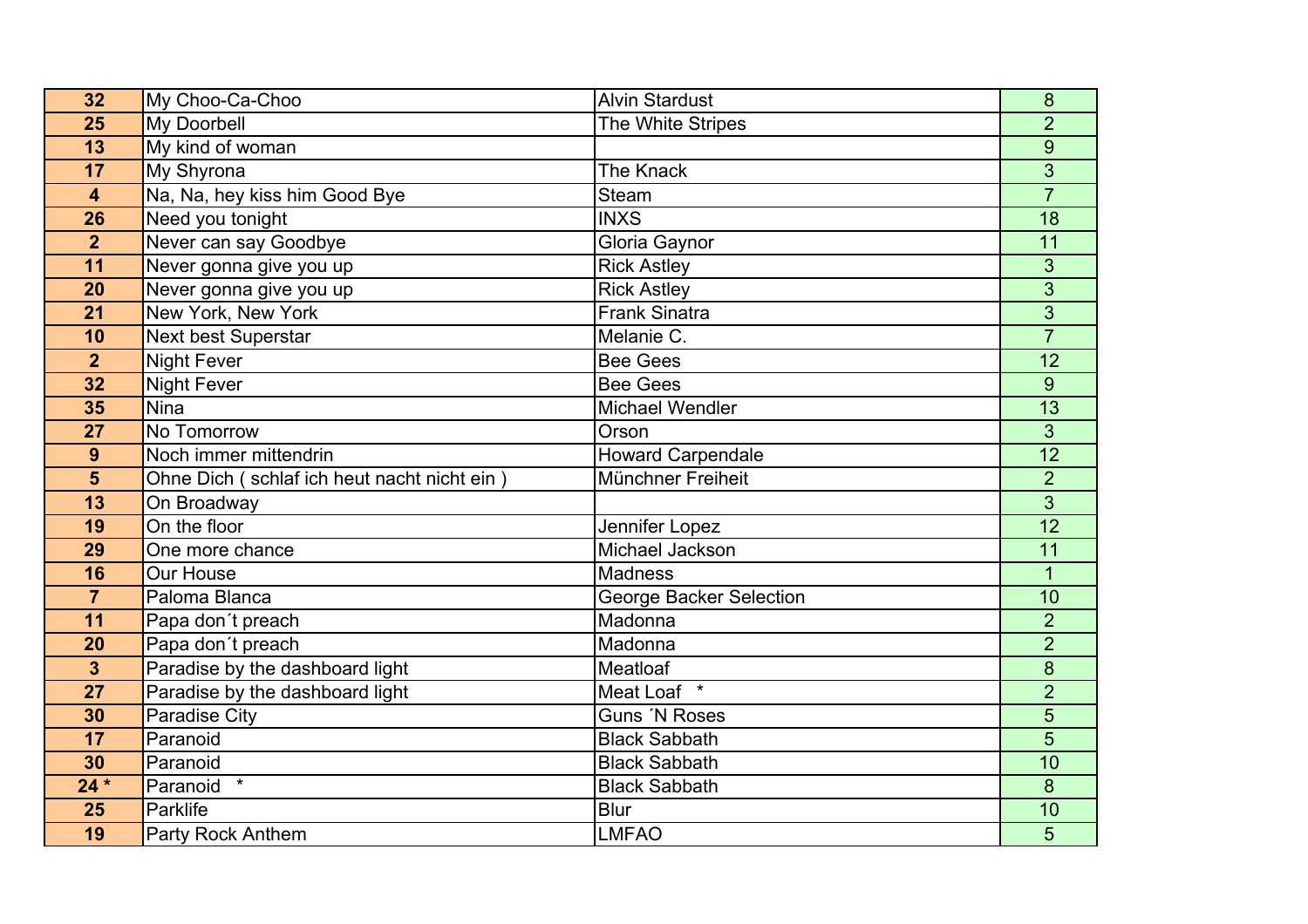| 14              | Passion                                 | <b>The Flirts</b>                | $\overline{7}$   |
|-----------------|-----------------------------------------|----------------------------------|------------------|
| $\overline{7}$  | Pop Muzik                               | M                                | 1                |
| 30              | Pour some sugar on me                   | Def Leppard                      | 8                |
| 13              | Pretty little Adriana                   |                                  | 16               |
| 22              | <b>Private Dancer</b>                   | <b>Tina Turner</b>               | 8                |
| 32              | <b>Puppy Love</b>                       | Donny Osmond                     | 10               |
| $6\phantom{1}$  | Pure Lust am Leben                      | <b>Geier Sturzflug</b>           | $\overline{7}$   |
| 36              | S<br>Pure Lust am Leben                 | Geier Sturzflug                  | $\boldsymbol{8}$ |
| 13              | Purple people eater                     |                                  | $\overline{2}$   |
| 8               | Reach out (for the Metal)               | Giorgio Moroder                  | $\overline{7}$   |
| 19              | Ready to go                             | Martin Solveig feat. KELE        | 15               |
| 10              | Regen und Meer                          | Juli                             | 8                |
| 36              | Reiß die Hütte ab S                     | <b>Micky Krause</b>              | 3                |
| 8               | Relax                                   | Frankie goes to Hollywood        | $\overline{2}$   |
| 13              | Return to sender                        | <b>Elvis</b>                     | $\mathbf{1}$     |
| 19              | <b>Right there</b>                      | Nicole Scherzinger               | 19               |
| $\overline{2}$  | Ring my Bell                            | Anita Ward                       | 13               |
| 30              | Rock & Roll all nite                    | Kiss                             | 9                |
| 20              | Rock DJ.                                | <b>Robbie Williams</b>           | $\overline{1}$   |
| $\overline{2}$  | Rock the Boat                           | The Hues Cooperation             | 14               |
| $\overline{2}$  | Rock your Baby                          | George MC Crae                   | $\overline{15}$  |
| $24*$           | Rockin all over the world *             | <b>Status Quo</b>                | 16               |
| 32              | Rockin'All Over The World               | <b>Status Quo</b>                | 11               |
| $\overline{23}$ | Rockstar                                | <b>Nickelback</b>                | $\overline{2}$   |
| 25              | Ruby                                    | <b>Kaiser Chiefs</b>             | $\overline{7}$   |
| 25              | Run                                     | <b>Snow Patrol</b>               | 19               |
| 19              | S & M (Come on)                         | Rihanna                          | 26               |
| 27              | Satisfaction (I can get no)             | <b>Rolling Stones</b><br>$\star$ | 18               |
| 32              | Save Your Kisses For Me                 | Brotherhood Of Man               | 12               |
| 28              | Scatman's World                         | Scatman                          | 3                |
| 12              | Schnappi das kleine Krokodil            | Schnappi                         | $\mathbf{1}$     |
| 15              | Schöne Maid, hast du heut für mich Zeit | <b>Tony Marshall</b>             | 10               |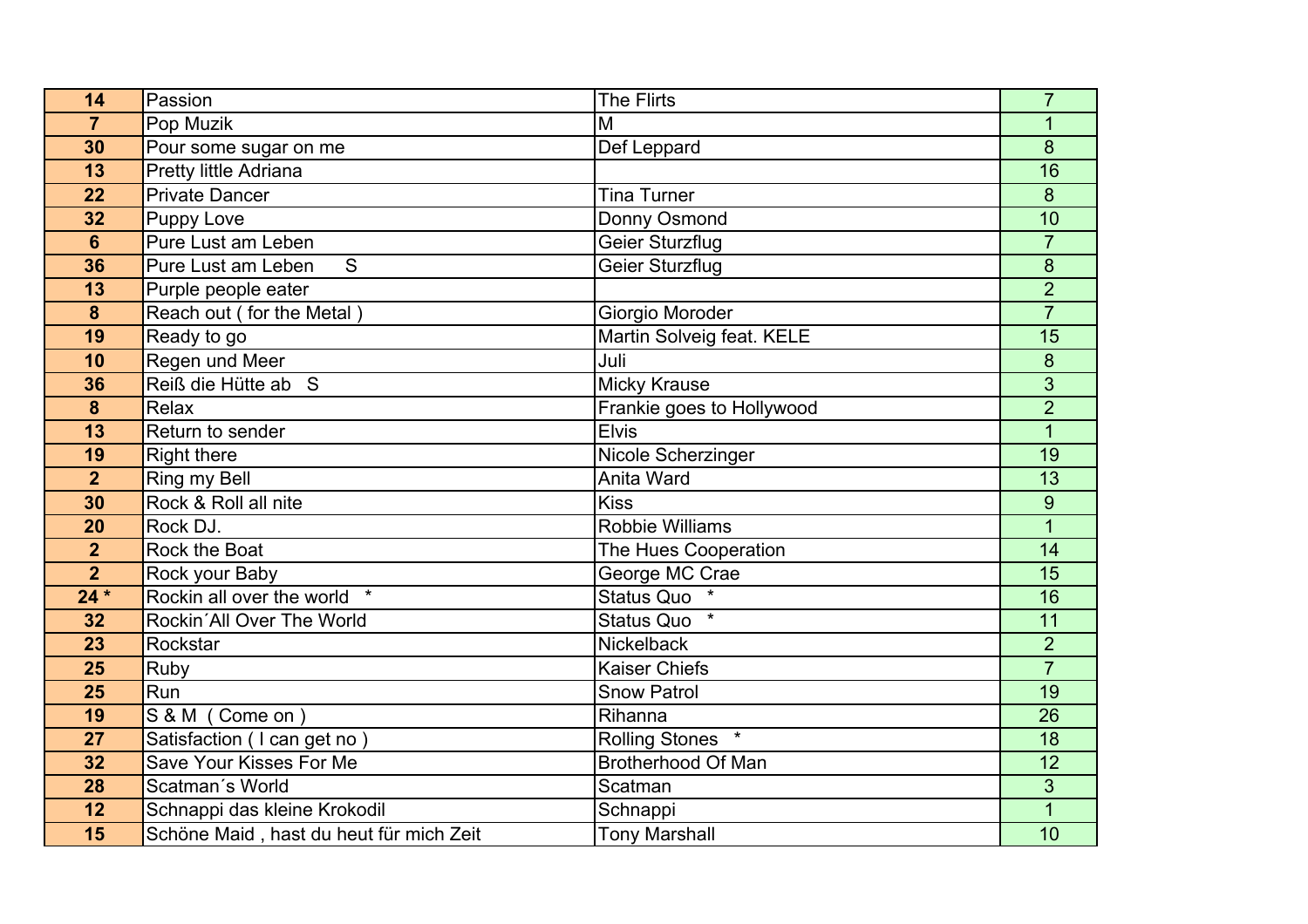| 17                      | School's out                                   | <b>Alice Cooper</b>          | $\overline{2}$           |
|-------------------------|------------------------------------------------|------------------------------|--------------------------|
| $24*$                   | School's out *                                 | Alice Cooper *               | 9                        |
| $\overline{7}$          | Seasons in the sun                             | <b>Hollies</b>               | $\overline{\mathcal{A}}$ |
| 13                      | Second hand rose                               | <b>Barbara Streisand</b>     | $\overline{19}$          |
| 19                      | Set fire to the rain                           | <b>ADELE</b>                 | 13                       |
| 11                      | Sex Bomb                                       | Tom Jones                    | $\overline{\mathcal{A}}$ |
| 20                      | <b>Sex Bomb</b>                                | Tom Jones                    | $\overline{7}$           |
| 23                      | Sex on Fire                                    | kings of Leon                | 6                        |
| 17                      | Shaddow on the wall                            | Roger Chapman7 Mike Oldfield | 11                       |
| 25                      | She's so lovely                                | <b>Scouting for Girls</b>    | 12                       |
| 25                      | <b>Shining Light</b>                           | Ash                          | 9                        |
| 23                      | Shoot the Runner                               | Kasabian                     | $\overline{7}$           |
| 25                      | Should i stay, or should i go                  | The Clash                    | 15                       |
| 13                      | Shout, shout (Rock'nroll)                      |                              | 17                       |
| 35                      | Sie liebt den D.J.                             | <b>Michael Wendler</b>       | 3                        |
| 5                       | Sieben Tage sieben Nächte                      | <b>Wolfgang Petry</b>        | 8                        |
| 15                      | Sierra Madre                                   | Zillertaler Schürzenjäger    | 8                        |
| 36                      | S<br>Sierra Madre                              | Zillertaler Schürzenjäger    | 9                        |
| $\overline{\mathbf{3}}$ | Since you've been gone                         | Rainbow                      | 9                        |
| $24*$                   | Since you've been gone *                       | Rainbow                      | $\overline{2}$           |
| 25                      | Sit down                                       | James                        | $\overline{18}$          |
| $6\phantom{a}$          | Skandal im Sperrbezirk                         | <b>Spider Murphey Gang</b>   | $\mathbf{1}$             |
| 36                      | <b>Skandal im Sperrbezirk</b><br>${\mathsf S}$ | Spider Murphey Gang          | 12                       |
| $24*$                   | Smoke on the water *                           | Deep Purple                  | $\overline{7}$           |
| $\overline{2}$          | So you win again                               | <b>Hot Chocolate</b>         | 16                       |
| 19                      | Someone like you                               | <b>ADELE</b>                 | $\overline{\mathbf{4}}$  |
| 13                      | Something in Red                               |                              | 11                       |
| 23                      | Somewhere Else                                 | Razorlight                   | 10                       |
| 23                      | Song 2                                         | Blur                         | 8                        |
| 10                      | Speed of Sound                                 | Coldplay                     | 9                        |
| $\overline{7}$          | Spirit in the Sky                              | Norman Greenbaum             | $\boldsymbol{9}$         |
| 26                      | St. Elmo's Fire (Man in the Motion)            | John Parr                    | $\overline{7}$           |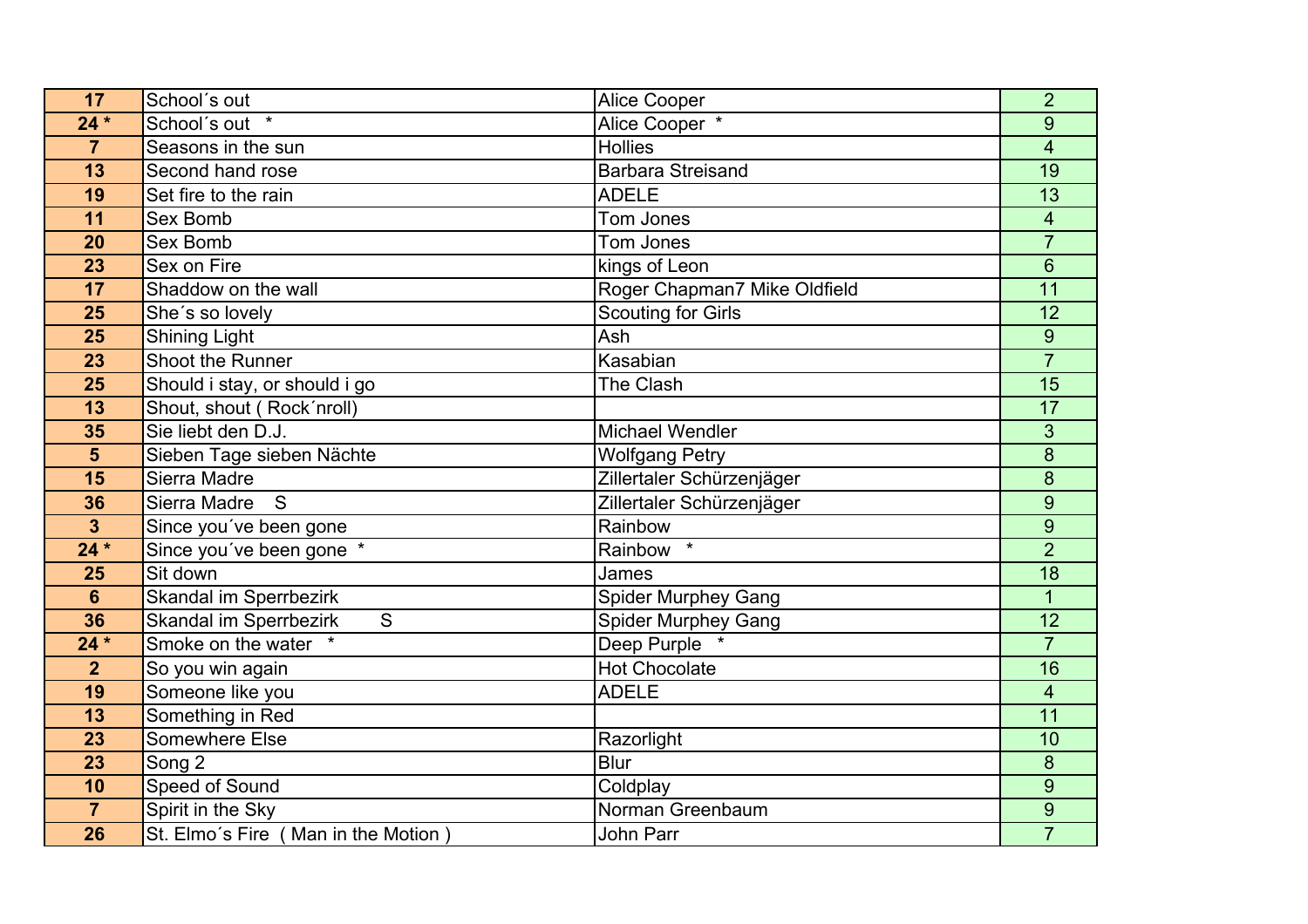| 30                      | Stairway to Heaven              | Led Zeppelin                            | 12                       |
|-------------------------|---------------------------------|-----------------------------------------|--------------------------|
| 4                       | Stand up (For the Champions)    | <b>Right Said Fred</b>                  | $\overline{2}$           |
| $\overline{2}$          | <b>Stayin Alive</b>             | <b>Bee Gees</b>                         | 17                       |
| 32                      | <b>Stayin Alive</b>             | <b>Bee Gees</b>                         | $\overline{13}$          |
| 34                      | Step back in time               | Kylie Minougue                          | 10                       |
| $6\phantom{1}6$         | Sternenhimmel                   | <b>Hubert Kah</b>                       | 6                        |
| 33                      | Still the One                   | Shania Twain                            |                          |
| 32                      | Stuck In The Middle With You    | <b>Stealer Wheel</b>                    | 14                       |
| 32                      | <b>Sugar Baby Love</b>          | Rubettes                                | 15                       |
| 23                      | Sugar, were goin down           | Fall out Boy                            | 13                       |
| 32                      | <b>Summer Nights</b>            | Grease Olivia Newton J. & John Travolta | 16                       |
| $\overline{\mathbf{3}}$ | Summer of 69                    | <b>Bryan Adams</b>                      | 3                        |
| 26                      | Summer of 69 *                  | Bryan Adams *                           | $\mathbf{1}$             |
| $\overline{2}$          | Sunny                           | Boney M.                                | 18                       |
| 28                      | Sweat (Alalalalong)             | <b>Inner Circle</b>                     | 6                        |
| 9                       | <b>Sweet Caroline</b>           | DJ. Ötzi                                | $\overline{2}$           |
| 32                      | <b>Sweet Caroline</b>           | <b>Neil Diamond</b>                     | 17                       |
| $\overline{3}$          | Sweet child of mine             | Guns'n Roses                            | 6                        |
| 26                      | Sweet child of mine             | Guns'n Roses'*                          | $\overline{2}$           |
| 8                       | Sweet Dreams (are made of this) | Eurythmics                              | $\mathbf{1}$             |
| $24*$                   | Symphaty for the Devil *        | <b>Rolling Stones</b><br>$\star$        | $\overline{20}$          |
| 10                      | Take good care of my baby       | <b>Dick Brave</b>                       | $\overline{1}$           |
| 23                      | Take me out                     | <b>Franz Ferdinand</b>                  | 16                       |
| 27                      | <b>Teenage Kicks</b>            | The Undertones                          | $\overline{15}$          |
| 8                       | Tell it to my Heart             | <b>Taylor Done</b>                      | 6                        |
| 38                      | <b>Thank You</b>                | <b>Dido</b>                             | 6                        |
| $\overline{2}$          | That's the way (I like it)      | <b>KC &amp; The Sunshine Band</b>       | $\overline{19}$          |
| 30                      | The Ace of Spades               | Motörhead                               | 3                        |
| 27                      | The Bad Touch                   | <b>Bloodhound Gang</b>                  | 11                       |
| $\overline{\mathbf{3}}$ | The Boys are back in Town       | Thin Lizzy                              | 17                       |
| $24*$                   | The boys are back in town       | Thin Lizzy *                            | 3                        |
| $\overline{\mathbf{4}}$ | The Cuo of Life                 | <b>Ricky Martin</b>                     | $\overline{\mathcal{A}}$ |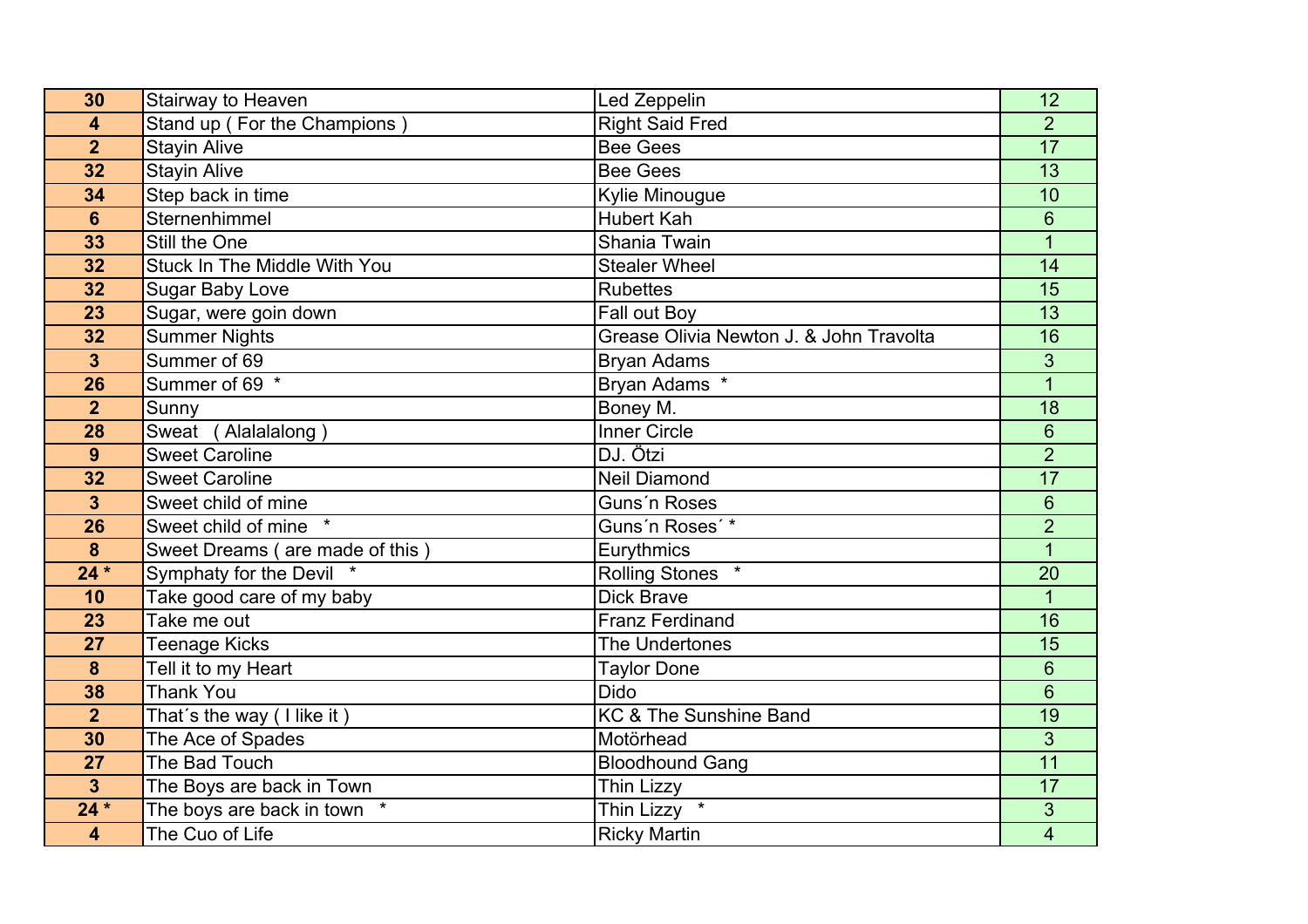| 19                      | The Edge of Glory                       | Lady GaGa                       | 8                        |
|-------------------------|-----------------------------------------|---------------------------------|--------------------------|
| 3                       | The Final Countdown                     | Europe                          | 4                        |
| $\overline{\mathbf{4}}$ | The Final Countdown                     | Europe                          | 3                        |
| 26                      | The Final Countdown *                   | Europe                          | 9                        |
| 29                      | The girl is mine                        | Michael Jackson                 | 8                        |
| 19                      | The Lazy Song                           | <b>Bruno Mars</b>               | 14                       |
| 34                      | The Loco- Motion                        | <b>Kylie Minougue</b>           | $\overline{\mathcal{A}}$ |
| 21                      | The most beautiful girl in the world    | Prince                          | $\boldsymbol{8}$         |
| $24*$                   | The Reapar *                            | Blue Oyster Cult *              | 18                       |
| $\mathbf{3}$            | The Reaper (Don't Fear)                 | <b>Blue Oyster Cult</b>         | 16                       |
| 29                      | The way you make me feel                | Michael Jackson                 | 4                        |
| 33                      | <b>Think Twice</b>                      | <b>Celine Dion</b>              | 3                        |
| 29                      | <b>Thriller</b>                         | Michael Jackson                 | 3                        |
| 5                       | Ti Amo                                  | <b>Howard Carpendale</b>        | $\overline{1}$           |
| 32                      | <b>Tiger Feet</b>                       | <b>MUD</b>                      | $\overline{18}$          |
| 19                      | Til the world ends                      | <b>Britney Spears</b>           | 21                       |
| 19                      | Tonight (i'm loving you)                | Enrique Iglesias feat. Ludarris | 17                       |
| 32                      | <b>Top Of The World</b>                 | Carpenters                      | $\overline{19}$          |
| 33                      | Torn                                    | Nathalie Imbroglia              | $\overline{2}$           |
| 18                      | Tränen lügen nicht                      | Michael Holm                    | $6\phantom{1}$           |
| 27                      | Tubthumping                             | Chumbawamba                     | 10                       |
| 19                      | <b>Turning tables</b>                   | <b>ADELE</b>                    | 24                       |
| 5                       | Über sieben Brücken mußt du gehen       | Karat                           | 6                        |
| 38                      | <b>Unchained Melody</b>                 | The Righteous Brothers          | $\mathbf{1}$             |
| 12                      | Und wenn ein Lied deine Lippen verlässt | Söhne Mannheims                 | $\overline{7}$           |
| 32                      | <b>Under The Moon Of Love</b>           | Showaddywaddy                   | 20                       |
| 25                      | Use Somebody                            | Kings od Leon                   | 4                        |
| 25                      | Valerie                                 | The Zutons                      | 6                        |
| $6\phantom{1}$          | Verdamp lang her                        | <b>BAP</b>                      | $\overline{2}$           |
| 36                      | Viva Colonia<br>S                       | Höhner                          | $\overline{5}$           |
| 15                      | Wahnsinn                                | <b>Wolfgang Petry</b>           | $\overline{7}$           |
| 37                      | S<br>Wahnsinn                           | <b>Wolfgang Petry</b>           | 3                        |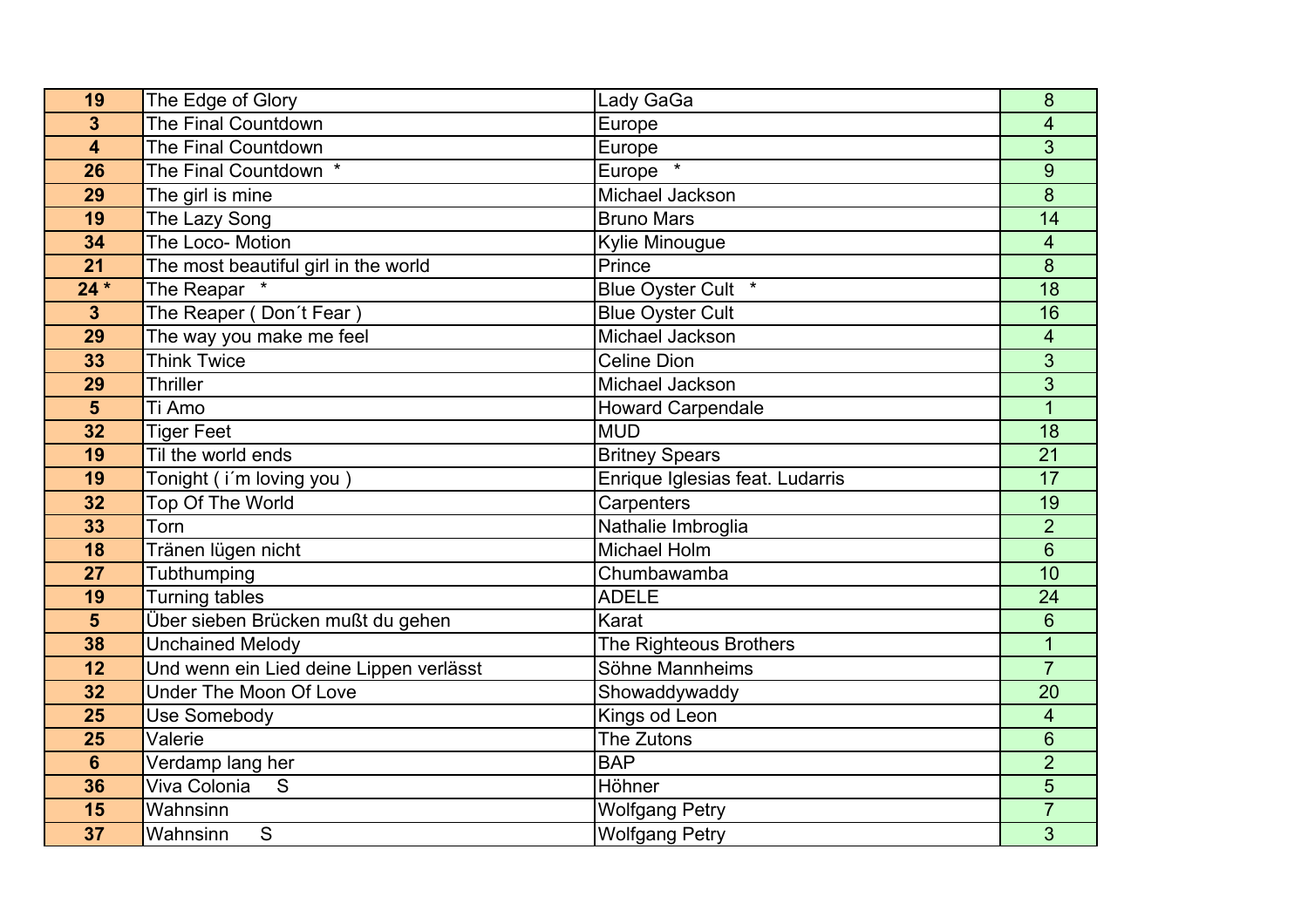| 14                      | Wake me up before you go go                   | Wham                     | $\mathbf{1}$            |
|-------------------------|-----------------------------------------------|--------------------------|-------------------------|
| 23                      | Wake me up when September ends                | <b>Green Day</b>         | 17                      |
| 19                      | Walk                                          | Foo Fighters             | 23                      |
| $\boldsymbol{8}$        | Walk like an Egyptian                         | <b>Bangles</b>           | $\overline{\mathbf{4}}$ |
| 29                      | Wanna be startin somethin                     | Michael Jackson          | $6\overline{6}$         |
| $\overline{2}$          | Wanted                                        | The Dooleys              | 20                      |
| 9                       | Was willst du hier                            | <b>Roland Kaiser</b>     | 9                       |
| 32                      | Waterloo                                      | <b>ABBA</b>              | 21                      |
| $\overline{2}$          | We are Family                                 | Sister Sledge            | 21                      |
| 16                      | We are Family                                 | <b>Sister Sledge</b>     | 9                       |
| $\overline{\mathbf{4}}$ | We are the Champions                          | Queen                    | 1                       |
| 26                      | $\star$<br>We are the Champions               | Queen $*$                | 20                      |
| 8                       | We built this City                            | Starship                 | 10                      |
| $\overline{\mathbf{4}}$ | We Will Rock You                              | Queen                    | 5                       |
| 17                      | We Will Rock You                              | Queen                    | $\overline{\mathbf{4}}$ |
| 30                      | We will Rock you                              | Queen                    | 1                       |
| $23*$                   | We will Rock You *                            | Queen *                  | $\overline{1}$          |
| 9                       | Wenn du jetzt gehst nimm auch deine Liebe mit | Andrea Berg              | 5                       |
| $6\phantom{1}$          | Westerland                                    | Die Ärzte                | 8                       |
| 19                      | What the hell                                 | <b>Avril Lavigne</b>     | 22                      |
| 13                      | What's new Pussycat                           | Tom Jones                | 4                       |
| 33                      | What's UP                                     | 4 Non Blondes            | $\overline{\mathbf{4}}$ |
| $\overline{2}$          | When will i see you again                     | The Three Degrees        | 22                      |
| 32                      | When Will I See You Again                     | The Three Degrees        | 22                      |
| 25                      | When you where young                          | <b>The Killers</b>       | 3                       |
| 11                      | Whenever, whereever                           | Shakira                  | 9                       |
| 20                      | Whenever, whereever                           | Shakira                  | 4                       |
| 21                      | Where does my heart beat now                  | <b>Celine Dion</b>       | $\overline{2}$          |
| 26                      | <b>White Wedding</b>                          | <b>Billy Idol</b>        | 15                      |
| 19                      | Who say's                                     | Selene gomez & the Scene | $\overline{25}$         |
| 19                      | Who's laughing now                            | Jessie J.                | 18                      |
| 32                      | Wig Wam Bam                                   | Sweet                    | 23                      |